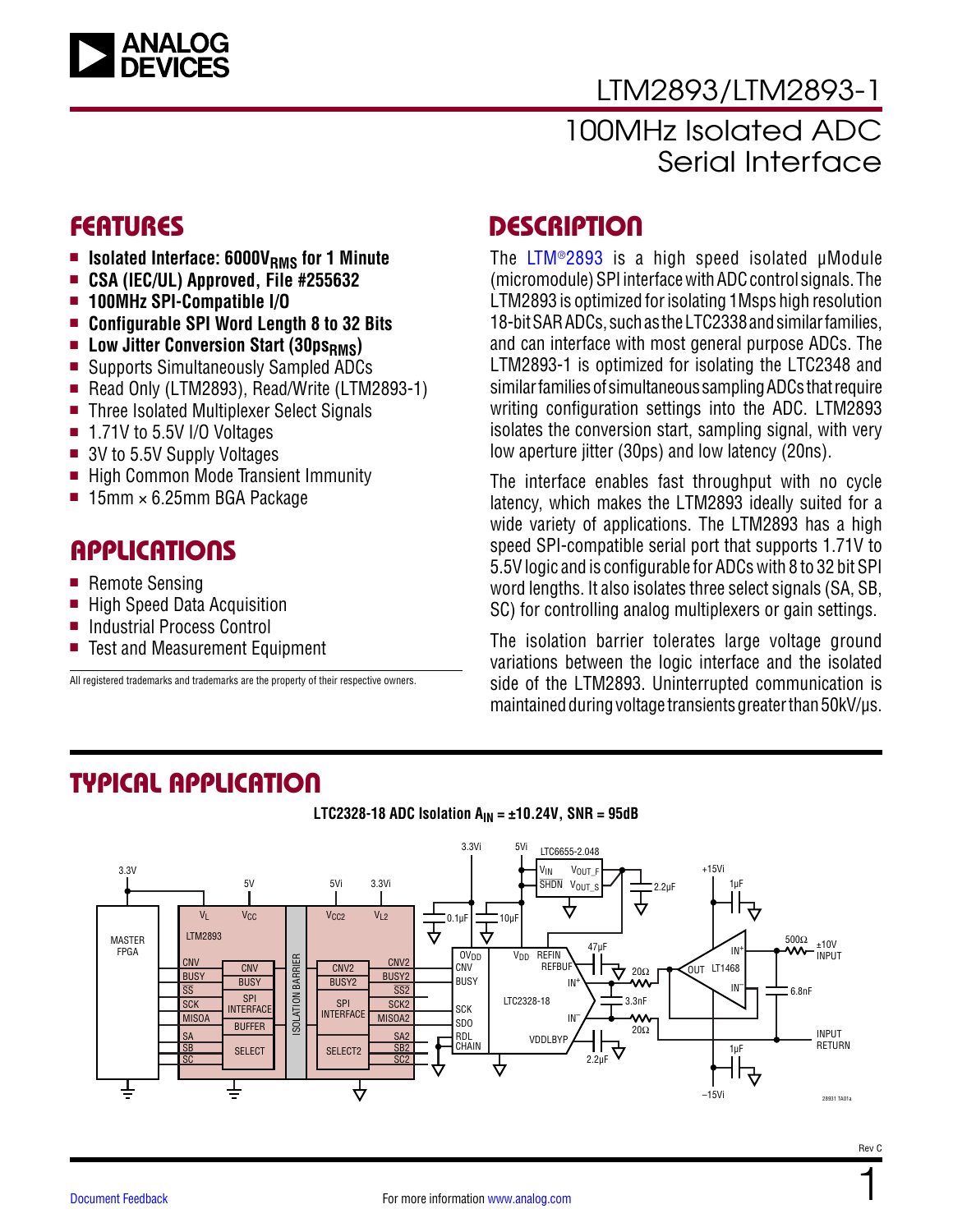### ABSOLUTE MAXIMUM RATINGS PIN CONFIGURATION

**(Note 1)**

### **Supply Voltages**

| . –0.3V to 6V |
|---------------|
| $-0.3V$ to 6V |

#### **Isolated Supply Voltages**

#### **Logic Signals**

| ON, CNV, BUSY, SA, SB, SC, |  |
|----------------------------|--|
| SS. CSC, MISOA, MISOB,     |  |
|                            |  |
|                            |  |

#### **Isolated Signals**

| MISOA2, MISOB2, ON2, BUSY2,    |                                              |
|--------------------------------|----------------------------------------------|
| BUSYS, MOSI2, CNV2, SCK2, SS2, |                                              |
|                                | SA2, SB2, SC2GND2 – 0.3V to $V_{1,2}$ + 0.3V |

#### **Operating Temperature Range (Note 11)**

| Storage Temperature Range  -55°C to 125°C     |  |
|-----------------------------------------------|--|
| Maximum Internal Operating Temperature  125°C |  |
| Peak Solder Reflow Temperature 260°C          |  |



### ORDER INFORMATION

|                    | <b>PACKAGE</b> |                    |               | <b>PART MARKING</b> | MSL    |                                     |
|--------------------|----------------|--------------------|---------------|---------------------|--------|-------------------------------------|
| <b>PART NUMBER</b> | <b>TYPE</b>    | <b>BALL FINISH</b> | <b>DEVICE</b> | <b>FINISH CODE</b>  | RATING | <b>TEMPERATURE RANGE</b>            |
| LTM2893CY#PBF      |                |                    |               |                     |        | $0^{\circ}$ C to 70 $^{\circ}$ C    |
| LTM2893IY#PBF      | BGA            | SAC305 (RoHS)      | LTM2893Y      | e1                  |        | $-40^{\circ}$ C to 85°C             |
| LTM2893HY#PBF      |                |                    |               |                     |        | $-40^{\circ}$ C to 125 $^{\circ}$ C |
| LTM2893CY-1#PBF    |                |                    |               |                     |        | $0^{\circ}$ C to $70^{\circ}$ C     |
| LTM2893IY-1#PBF    | <b>BGA</b>     | SAC305 (RoHS)      | LTM2893Y-1    | e1                  |        | $-40^{\circ}$ C to 85 $^{\circ}$ C  |
| $LTM2893HY-1#PBF$  |                |                    |               |                     |        | $-40^{\circ}$ C to 125°C            |

• Device temperature grade is indicated by a label on the shipping container. • This product is not recommended for second side reflow.

• Pad or ball finish code is per IPC/JEDEC J-STD-609.

This product is moisture sensitive. For more information, go to [Recommended BGA PCB Assembly and Manufacturing Procedures](http://www.analog.com/en/products/landing-pages/001/umodule-design-manufacturing-resources.html).

• [BGA Package and Tray Drawings](http://www.analog.com/en/design-center/packaging-quality-symbols-footprints.html)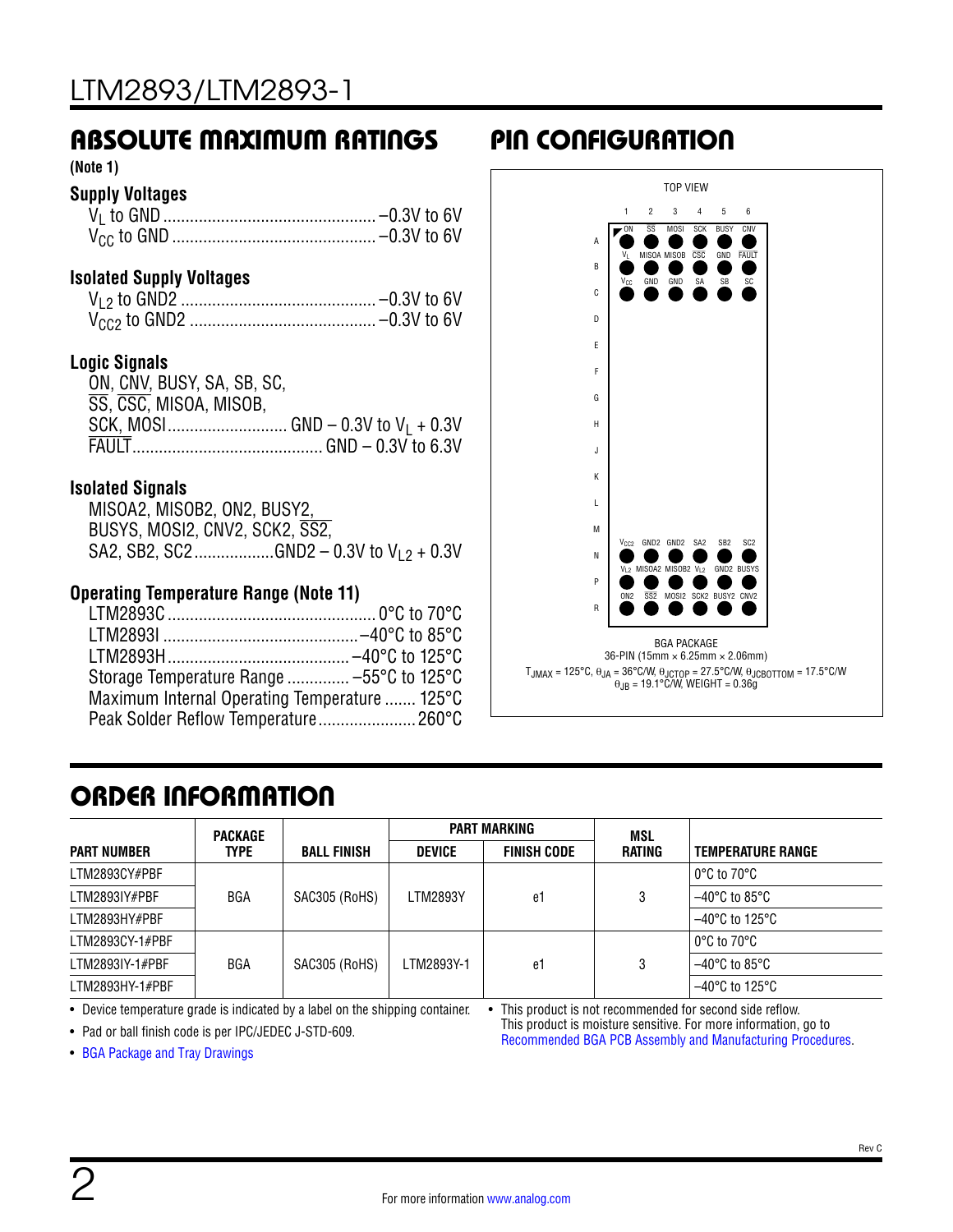### **ELECTRICAL CHARACTERISTICS** The  $\bullet$  denotes the specifications which apply over the full specified

operating temperature range, otherwise specifications are at T<sub>A</sub> = 25°C. V<sub>CC</sub> = 5V, V<sub>L</sub> = 3.3V, GND = 0V, V<sub>CC2</sub> = 5V, V<sub>L2</sub> = 3.3V, GND2 **= 0V unless otherwise noted. (Note 9)**

| <b>SYMBOL</b>         | <b>PARAMETER</b>                                                          | <b>CONDITIONS</b>                                                                                                                                                       |           | <b>MIN</b>         | <b>TYP</b>      | <b>MAX</b>         | <b>UNITS</b>   |
|-----------------------|---------------------------------------------------------------------------|-------------------------------------------------------------------------------------------------------------------------------------------------------------------------|-----------|--------------------|-----------------|--------------------|----------------|
| <b>Power Supplies</b> |                                                                           |                                                                                                                                                                         |           |                    |                 |                    |                |
| V <sub>CC</sub>       | <b>Operating Supply Range</b>                                             |                                                                                                                                                                         |           | 3.0                |                 | 5.5                | $\mathsf{V}$   |
| Icc                   | <b>Operating Supply Current</b>                                           | Idle                                                                                                                                                                    |           |                    | 9               | 12                 | mA             |
|                       | Operating Supply Current 1Msps, ADC<br><b>Conversion Rate</b>             | 20pF Loads, SCK = 100MHz                                                                                                                                                |           |                    | 12              | 15                 | mA             |
| V <sub>CC2</sub>      | Isolated Operating Supply Range                                           |                                                                                                                                                                         |           | 3.0                |                 | 5.5                | V              |
| $I_{CC2}$             | <b>Isolated Operating Supply Current</b>                                  | Idle                                                                                                                                                                    |           |                    | 9               | 12                 | mA             |
|                       | Isolated Operating Supply Current, 1Msps ADC<br><b>Conversion Rate</b>    | 20pF Loads, SCK2 = 100MHz                                                                                                                                               |           |                    | 12              | 15                 | mA             |
| $V_L$                 | Logic Interface Supply Range                                              |                                                                                                                                                                         |           | 1.71               |                 | 5.5                | $\mathsf{V}$   |
| I <sub>L</sub>        | Logic Interface Supply Current                                            | Inputs and Outputs Static at GND or VL                                                                                                                                  |           |                    |                 | ±200               | μA             |
|                       | Logic Interface Supply Current, 1Msps<br><b>Conversion Rate</b>           | SCK = 100MHz, 20pF Load                                                                                                                                                 |           |                    | $\overline{c}$  | 5                  | mA             |
| $V_{L2}$              | Isolated Interface Supply Range                                           |                                                                                                                                                                         |           | 1.71               |                 | 5.5                | $\mathsf{V}$   |
| $I_{L2}$              | <b>Isolated Interface Supply Current</b>                                  | Inputs and Outputs Static at GND2 or V <sub>12</sub>                                                                                                                    |           |                    |                 | ±200               | μA             |
|                       | Isolated Interface Supply Current, 1Msps ADC<br><b>Conversion Rate</b>    | SCK2 = 100MHz, 20pF Load                                                                                                                                                |           |                    | 2.5             | 5                  | mA             |
|                       | <b>Digital Inputs and Digital Outputs (Logic Side)</b>                    |                                                                                                                                                                         |           |                    |                 |                    |                |
| V <sub>IH</sub>       | High Level Input Voltage                                                  | $1.71V \le V_L \le 5.5V$                                                                                                                                                |           | $0.8 \cdot V_L$    |                 |                    | V              |
| $V_{IL}$              | Low Level Input Voltage                                                   | $1.71V \le V_L \le 5.5V$                                                                                                                                                |           |                    |                 | $0.2 \cdot V_1$    | V              |
|                       | Digital Input Current (MOSI, SCK, CNV)                                    | $V_{IN}$ = 0V to $V_L$                                                                                                                                                  |           |                    |                 | ±1                 | μA             |
|                       | Digital Input Current (SS, CSC, SA, SB, SC, ON)                           | $V_{IN}$ = 0V to $V_L$                                                                                                                                                  |           |                    |                 | ±60                | μA             |
|                       | Digital Input Capacitance                                                 | Note 2                                                                                                                                                                  |           |                    | 5               |                    | рF             |
| V <sub>OH</sub>       | High Level Output Voltage                                                 | $I_{\text{OUT}} = -500 \mu A$ , 1.71V $\leq V_L \leq 5.5 V$                                                                                                             |           | $V_L - 0.2$        |                 |                    | $\mathsf{V}$   |
| $V_{OL}$              | Low Level Output Voltage                                                  | $I_{OUT} = 500 \mu A$ , 1.71V $\leq V_L \leq 5.5 V$                                                                                                                     |           |                    |                 | 0.2                | V              |
| $I_{0Z}$              | High-Z Output Leakage Current MISOA, MISOB                                | $\overline{SS} = V_L$                                                                                                                                                   |           |                    |                 | ±1                 | μA             |
|                       | <b>Output Source Current (Short-Circuit)</b>                              | $V_{\text{OUT}} = 0V$ (Note 2)                                                                                                                                          |           |                    | $-80$           |                    | mA             |
|                       | <b>Output Sink Current (Short-Circuit)</b>                                | $V_{\text{OUT}} = V_{\text{L}}$ (Note 2)                                                                                                                                |           |                    | 80              |                    | mA             |
|                       | <b>Digital Inputs and Digital Outputs (Isolated Side)</b>                 |                                                                                                                                                                         |           |                    |                 |                    |                |
| V <sub>IH</sub>       | High Level Input Voltage                                                  | $1.71V \le V_{12} \le 5.5V$                                                                                                                                             |           | $0.8 \cdot V_{L2}$ |                 |                    | V              |
| $V_{IL}$              | Low Level Input Voltage                                                   | $1.71V \le V_{L2} \le 5.5V$                                                                                                                                             |           |                    |                 | $0.2 \cdot V_{L2}$ | $\mathsf{V}$   |
|                       | Digital Input Current (ON2, BUSY2, BUSYS)                                 | $V_{1N} = 0V$ to $V_{L2}$ , ON2 = VL2                                                                                                                                   |           |                    |                 | ±60                | μA             |
|                       | Digital Input Current (MISOA2, MISOB2)                                    | $V_{1N} = 0V$ to $V_{12}$                                                                                                                                               |           |                    |                 | ±10                | μA             |
|                       | Digital Input Capacitance                                                 | Note 2                                                                                                                                                                  |           |                    | 5               |                    | рF             |
| V <sub>OH</sub>       | High Level Output Voltage                                                 | $I_{\text{OUT}} = -500 \mu A$ , 1.71V $\leq$ V <sub>L2</sub> $\leq$ 5.5V                                                                                                |           | $V_{L2} - 0.2$     |                 |                    | $\mathsf{V}$   |
| $V_{OL}$              | Low Level Output Voltage                                                  | $I_{\text{OUT}} = 500 \mu A$ , 1.71V $\leq$ V <sub>L2</sub> $\leq$ 5.5V                                                                                                 | $\bullet$ |                    |                 | 0.2                | $\mathsf{V}$   |
|                       | <b>Output Source Current (Short-Circuit)</b>                              | $V_{OIII} = 0V$ (Note 2)                                                                                                                                                |           |                    | $-80$           |                    | mA             |
|                       | <b>Output Sink Current (Short-Circuit)</b>                                | $V_{OUT} = V_{L2}$ (Note 2)                                                                                                                                             |           |                    | 80              |                    | mA             |
|                       | <b>ESD Performance (Note 7)</b>                                           |                                                                                                                                                                         |           |                    |                 |                    |                |
|                       | <b>Isolation Barrier</b><br>Logic Side I/O Pins<br>Isolated Side I/O Pins | From GND, $V_L$ , or $V_{CC}$ to GND2, $V_{L2}$ , or $V_{CC2}$<br>With Respect to GND, $V_1$ , or $V_{CC}$<br>With Respect to GND2, $\bar{V}_{L2}$ , or $\bar{V}_{CC2}$ |           |                    | ±15<br>±4<br>±4 |                    | kV<br>kV<br>kV |

3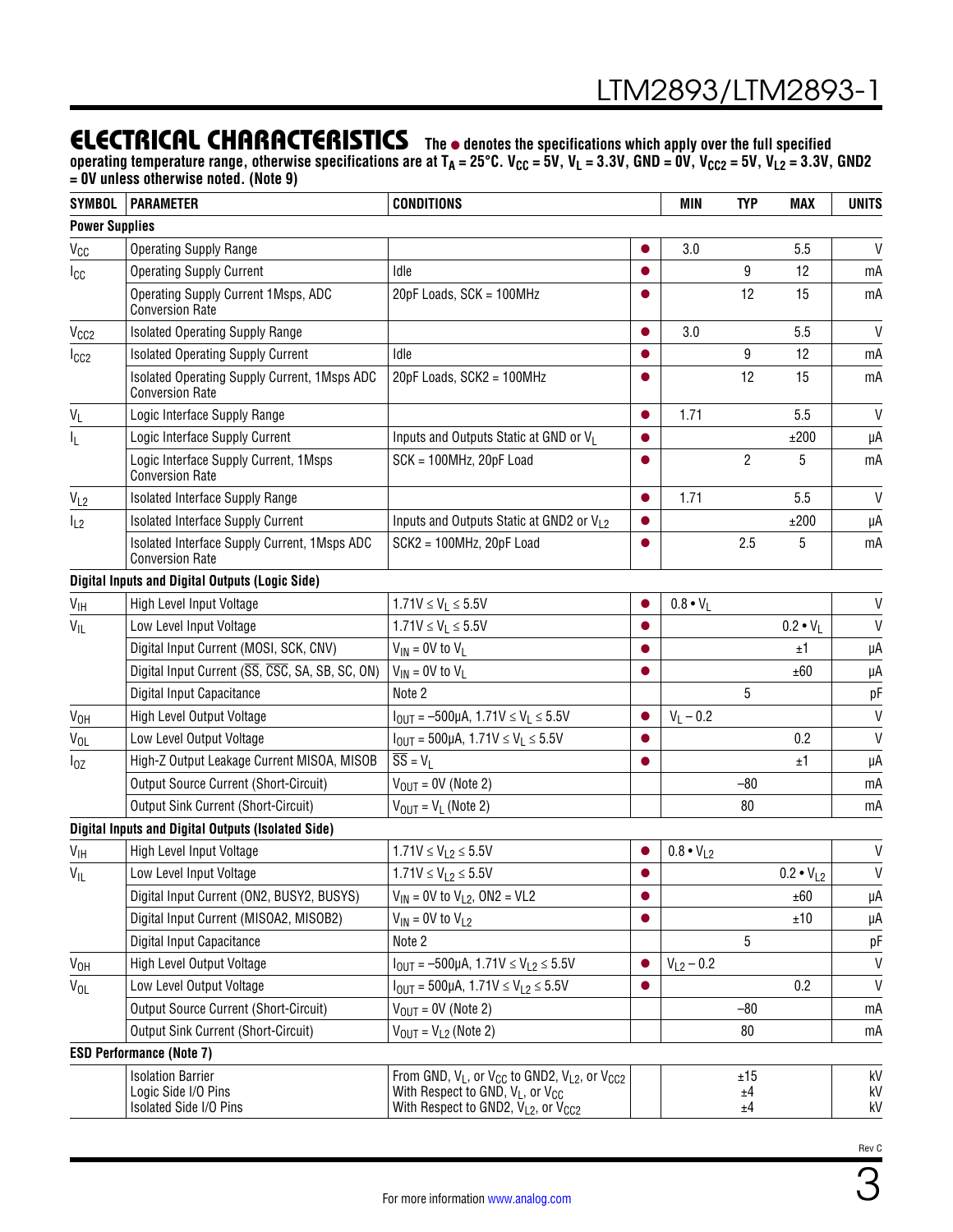### SWITCHING CHARACTERISTICS The  $\bullet$  denotes the specifications which apply over the full specified

operating temperature range, otherwise specifications are at T<sub>A</sub> = 25°C. V<sub>CC</sub> = 5V, V<sub>L</sub> = 3.3V, GND = 0V, V<sub>CC2</sub> = 5V, V<sub>L2</sub> = 3.3V, GND2 **= 0V unless otherwise noted. (Note 9)**

| <b>SYMBOL</b>            | <b>PARAMETER</b>                                                                                                                    | <b>CONDITIONS</b>                                                                                                |           | <b>MIN</b>     | <b>TYP</b> | <b>MAX</b>      | <b>UNITS</b>   |
|--------------------------|-------------------------------------------------------------------------------------------------------------------------------------|------------------------------------------------------------------------------------------------------------------|-----------|----------------|------------|-----------------|----------------|
| <b>Conversion Start</b>  |                                                                                                                                     |                                                                                                                  |           |                |            |                 |                |
| t <sub>CNVH</sub>        | <b>CNV Pulse Width</b>                                                                                                              |                                                                                                                  |           | 20             |            |                 | ns             |
| <b>EBUSYLH</b>           | CNV↑ to BUSY↑ Delay                                                                                                                 |                                                                                                                  |           |                |            | 40              | ns             |
| t <sub>DCNV</sub>        | CNV↑ to CNV2↑ Delay (Aperture Delay)                                                                                                |                                                                                                                  |           | 12             | 21         | 33              | ns             |
| t <sub>CNV2H</sub>       | <b>CNV2 Pulse Width</b>                                                                                                             | (Config. SCK2 Frequency ≥ 40MHz)                                                                                 |           | 20             |            | 52              | ns             |
|                          |                                                                                                                                     | (Config. SCK2 Frequency $\leq$ 33MHz)                                                                            |           | 35             |            | 80              | ns             |
|                          | CNV to CNV2 Rising Edge Jitter RMS                                                                                                  | (Note 7)                                                                                                         |           |                | 30         |                 | ps             |
|                          | Minimum Low Time for CNV                                                                                                            |                                                                                                                  |           | 100            |            |                 | ns             |
| <b>SPI Timing</b>        |                                                                                                                                     |                                                                                                                  |           |                |            |                 |                |
| t <sub>QUIET</sub>       | SCK or SS↑ Space to CNV↑                                                                                                            | LTM2893<br>LTM2893-1, Configuration Register = $0x9F$                                                            |           | 20<br>320      |            |                 | ns<br>ns       |
| t <sub>SCK</sub>         | <b>SCK Input Period</b>                                                                                                             | SCK2 Frequency 100MHz LTM2893 (Note 3)<br>SCK2 Frequency 100MHz LTM2893-1 (Note 3)                               | $\bullet$ | 10<br>10       |            | 1185            | ns<br>ns       |
| t <sub>SCKH</sub>        | <b>SCK Input High Time</b>                                                                                                          | (Note 2)                                                                                                         |           | 4              |            |                 | ns             |
| t <sub>SCKL</sub>        | <b>SCK Input Low Time</b>                                                                                                           | (Note 2)                                                                                                         |           | 4              |            |                 | ns             |
| t <sub>SCK2</sub>        | <b>SCK2 Output Period</b>                                                                                                           | SCK2 Frequency 100MHz (Notes 3, 8)                                                                               |           | 9.5            | 10         | 10.8            | ns             |
| t <sub>SCK2H</sub>       | SCK2 Output High Time                                                                                                               | (Note 2)                                                                                                         |           | $\overline{4}$ |            |                 | ns             |
| t <sub>SCK2L</sub>       | <b>SCK2 Output Low Time</b>                                                                                                         | (Note 2)                                                                                                         |           | 4              |            |                 | ns             |
| t <sub>HDMISO2</sub>     | MISOA2, MISOB2 Data Hold Time from<br>SCK21                                                                                         | (Note 2)                                                                                                         |           | $\mathbf{1}$   |            |                 | ns             |
| t <sub>DMISO</sub>       | MISOA, MISOB Data Valid Delay from SCK1<br>SCK2 Frequency = 100MHz or 66MHz or from<br>SCK $\downarrow$ SCK2 Frequency $\leq$ 50MHz | $C_1$ = 20pF, $V_1$ = 5.5V (Note 2)<br>$C_1 = 20pF, V_1 = 2.5V$ (Note 2)<br>$C_L$ = 20pF, $V_L$ = 1.71V (Note 2) |           |                | 5          | 7.5<br>8<br>9.5 | ns<br>ns<br>ns |
| t <sub>SUMISO2</sub>     | MISOA2, MISOB2, Setup Time to SCK21                                                                                                 | (Note 2)                                                                                                         |           | 1.8            |            |                 | ns             |
| <sup>t</sup> hmiso       | MISOA, MISOB Data Remains Valid Delay<br>from SCK1<br>SCK2 Frequency = 100MHz or 66MHz or from<br>SCK↓ SCK2 Frequency ≤ 50MHz       | $C_L = 20pF$ (Note 2)                                                                                            |           | $\overline{2}$ |            |                 | ns             |
| t <sub>DMISOSSF</sub>    | MISOA, MISOB Data Valid Delay from SS↓                                                                                              | $C_1 = 20pF$                                                                                                     |           |                |            | 10              | ns             |
|                          | MISOA, MISOB Data Valid Delay from BUSY L                                                                                           | $\overline{SS}$ = 0V, LTM2893                                                                                    |           |                |            | 10              | ns             |
| tssfsck                  | $\overline{\text{SS}}$ $\downarrow$ Delay to SCK $\uparrow$                                                                         | SCK2 Frequency 100MHz (Note 8), LTM2893-1                                                                        |           | 20             |            | 1185            | ns             |
| <b>t</b> BUSYFSCKR       | BUSY↓ Delay to SCK↑                                                                                                                 | $\overline{SS}$ = 0V, SCK2 Frequency 100MHz<br>(Notes 9, 10)                                                     |           | 20             |            |                 | ns             |
| t <sub>BUSY2FSS2F</sub>  | BUSY2 J Delay to SS2 J                                                                                                              |                                                                                                                  |           | 15             |            | 35              | ns             |
| t <sub>BUSY2FBUSYF</sub> | BUSY2↓ to BUSY↓                                                                                                                     | SCK2 Frequency 100MHz                                                                                            |           |                |            | 100             | ns             |
| t <sub>SS2FSCK2</sub>    | SS2↓ Delay to SCK2↑                                                                                                                 | SCK2 Frequency 100MHz                                                                                            |           | 15             |            | 33              | ns             |
| $t_{DIS}$                | Bus Relinguish Time After SS 1                                                                                                      |                                                                                                                  | $\bullet$ |                |            | 35              | ns             |
| tsckssdis                | Last SCK1 to $\overline{\text{SS}}$ 1                                                                                               | SCK2 Frequency 100MHz (Note 8) LTM2893-1                                                                         |           | 20             |            | 1185            | ns             |
| t <sub>SCK2SSDIS</sub>   | Last SCK21 to SS21                                                                                                                  | SCK2 Frequency 100MHz                                                                                            |           | 8              |            |                 | ns             |
|                          | SS↑ to SS↓ Space                                                                                                                    | CRCENA Bit = $0$                                                                                                 |           | 60             |            |                 | ns             |
|                          |                                                                                                                                     | CRCENA Bit = 1                                                                                                   |           | 225            |            |                 | ns             |
| tsumosi                  | MOSI Setup to SCK1                                                                                                                  | LTM2893-1 or Configuration Port Write (Note 2)                                                                   |           | 1.5            |            |                 | ns             |
| t <sub>HDMOSI</sub>      | MOSI Hold Time to SCK1                                                                                                              | LTM2893-1 or Configuration Port Write (Note 2)                                                                   |           | $\mathbf{1}$   |            |                 | ns             |
| t <sub>SS2FMOSI2</sub>   | SS2↓ to MOSI2 Valid                                                                                                                 | LTM2893-1                                                                                                        |           |                |            | 8               | ns             |
|                          |                                                                                                                                     |                                                                                                                  |           |                |            |                 | Rev C          |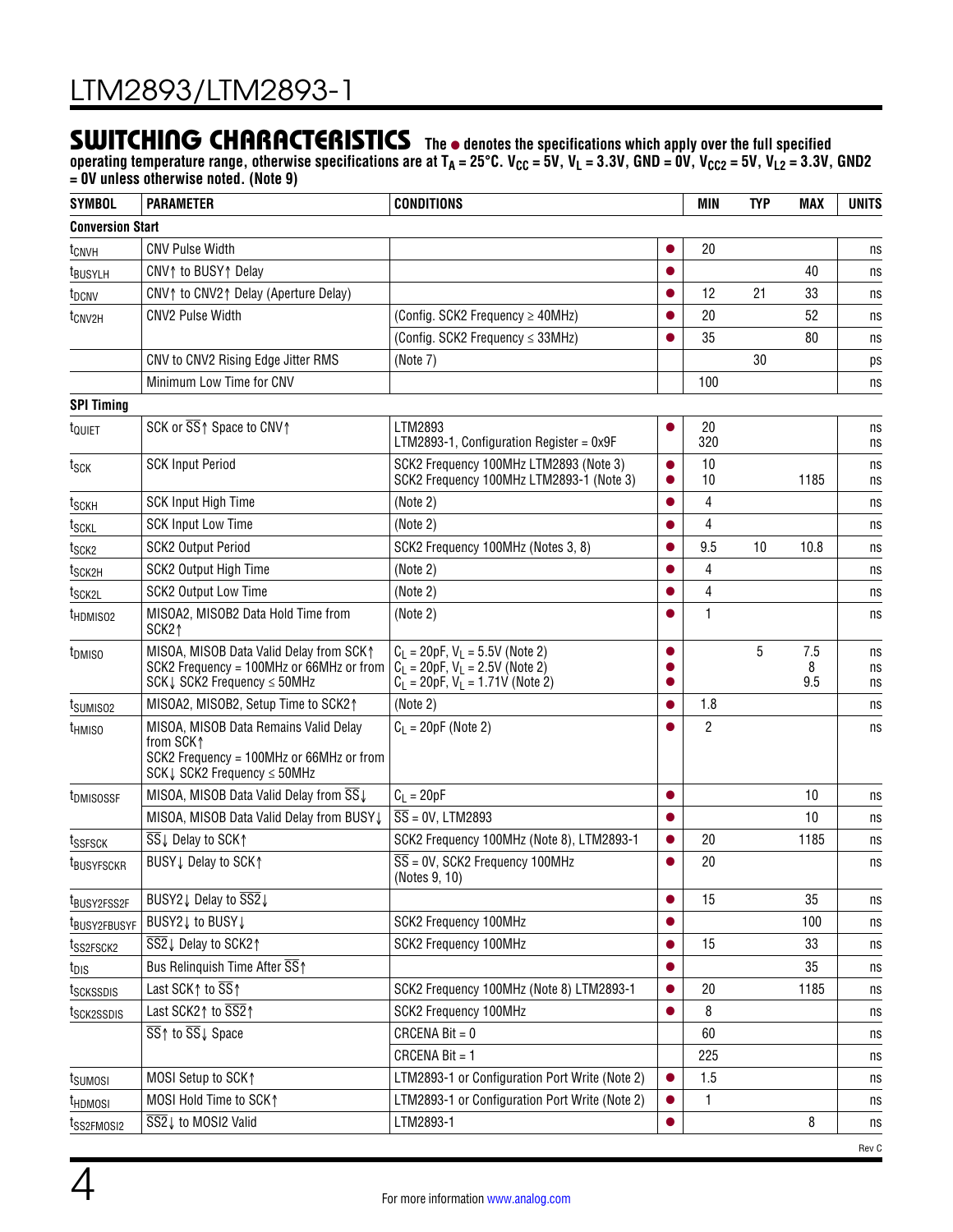### SWITCHING CHARACTERISTICS The  $\bullet$  denotes the specifications which apply over the full specified

operating temperature range, otherwise specifications are at T<sub>A</sub> = 25°C. V<sub>CC</sub> = 5V, V<sub>L</sub> = 3.3V, GND = 0V, V<sub>CC2</sub> = 5V, V<sub>L2</sub> = 3.3V, GND2 **= 0V unless otherwise noted. (Note 9)**

| <b>SYMBOL</b>             | <b>PARAMETER</b>                                                                 | <b>CONDITIONS</b>                                                                                                           |   | <b>MIN</b> | <b>TYP</b> | <b>MAX</b>        | <b>UNITS</b>   |
|---------------------------|----------------------------------------------------------------------------------|-----------------------------------------------------------------------------------------------------------------------------|---|------------|------------|-------------------|----------------|
| t <sub>DMOSI2</sub>       | MOSI2 Data Valid Delay from SCK2 J                                               | LTM2893-1 $C_L$ = 20pF, $V_L$ = 5.5V (Note 2)<br>$C_L = 20pF$ , $V_L = 2.5V$ (Note 2)<br>$C_1 = 20pF, V_1 = 1.71V$ (Note 2) |   |            | 1.5        | 4.0<br>4.0<br>4.5 | ns<br>ns<br>ns |
| t <sub>HMOSI2</sub>       | MOSI2 Data Remains Valid from SCK2 I                                             | LTM2893-1 (Note 2)                                                                                                          | o | 0.5        |            |                   | ns             |
|                           | BUSY, MISOA, MISOB Rise/Fall Time                                                | Note 7, $C_1 = 20pF$                                                                                                        |   |            | 500        |                   | ps             |
|                           | CNV2, SS2, MOSI2, SCK2 Rise/Fall Time                                            | Note 7, $C_1 = 20pF$                                                                                                        |   |            | 500        |                   | ps             |
| <b>Configuration Port</b> |                                                                                  |                                                                                                                             |   |            |            |                   |                |
| t <sub>CSCFSCK</sub>      | $\overline{CSC}$ Delay to SCK $\uparrow$                                         | <b>SCK2 Frequency 100MHz</b>                                                                                                |   | 20         |            | 1185              | ns             |
| t <sub>CSCRSCK</sub>      | SCK $\uparrow$ to $\overline{CSC}$ $\uparrow$                                    | SCK2 Frequency 100MHz                                                                                                       |   | 20         |            | 1185              | ns             |
| tcscspace                 | $\overline{\text{CSC}}$ $\uparrow$ Delay to $\overline{\text{CSC}}$ $\downarrow$ | $CRCENA = 0$<br>$CRCENA = 1$                                                                                                |   | 60<br>320  |            |                   | ns<br>ns       |
|                           | Select Signals (SA, SB, SC, SA2, SB2, and SC2)                                   |                                                                                                                             |   |            |            |                   |                |
|                           | <b>Propagation Delay</b>                                                         | $C_1 = 20pF$ , 1.71V $\leq (V_1$ and $V_{1,2}) \leq 5.5V$                                                                   |   | 40         | 80         | 150               | ns             |
|                           | Rise/Fall Time                                                                   | $C_1 = 20pF$ , 1.71V $\leq (V_1$ and $V_{1,2}) \leq 5.5V$                                                                   |   |            | 10         | 20                | ns             |

### **ISOLATION CHARACTERISTICS** TA=25°C.

| <b>SYMBOL</b>    | <b>PARAMETER</b>                      | <b>CONDITIONS</b>                                                                                                                             | MIN         | <b>TYP</b> | <b>MAX</b> | <b>UNITS</b>       |
|------------------|---------------------------------------|-----------------------------------------------------------------------------------------------------------------------------------------------|-------------|------------|------------|--------------------|
| V <sub>ISO</sub> | Rated Dielectric Insulation Voltage   | 1 Minute, Derived from 1 Second                                                                                                               | 6000        |            |            | VRMS               |
|                  | (Notes 4, 5, 6)                       | 1 Second                                                                                                                                      | 7200        |            |            | V <sub>RMS</sub>   |
|                  | <b>Common Mode Transient Immunity</b> | (Note 2) $V_{CC} = V_1 = ON = 5V$ to GND, $V_{CC2} = V_{12}$<br>$= ON2 = 5\check{V}$ to GND2, 1000V in 20ns Transient<br>Between GND and GND2 | 50          | 100        |            | kV/µs              |
| <b>VIORM</b>     | Maximum Working Insulation Voltage    | (Note 2)                                                                                                                                      | 1000<br>690 |            |            | VPEAK, VDC<br>VRMS |
|                  | Partial Discharge                     | $V_{PD} = 1830V_{PEAK}$ (Note 4)                                                                                                              |             |            | 5          | рC                 |
| CTI              | <b>Comparative Tracking Index</b>     | IEC 60112 (Note 2)                                                                                                                            | 600         |            |            | V <sub>RMS</sub>   |
|                  | Depth of Erosion                      | IEC 60112 (Note 2)                                                                                                                            |             | 0.017      |            | mm                 |
| DTI              | Distance Through Insulation           | (Note 2)                                                                                                                                      |             | 0.2        |            | mm                 |
|                  | Input to Output Resistance            | (Notes $2, 4$ )                                                                                                                               |             | 5          |            | $T\Omega$          |
|                  | Input to Output Capacitance           | (Notes 2, 4)                                                                                                                                  |             | 3          |            | pF                 |
|                  | Creepage Distance                     | (Note 2)                                                                                                                                      |             | 9.2        |            | mm                 |

# REGULATORY INFORMATION

| CSA (Note 12)                                                                                                                                             |                                                                                                                                                 |
|-----------------------------------------------------------------------------------------------------------------------------------------------------------|-------------------------------------------------------------------------------------------------------------------------------------------------|
| CSA 60950-1-07+A1+A2 and IEC 60950-1, second edition, +A1 +A2:<br>Basic Insulation at 910V <sub>RMS</sub><br>Reinforced Insulation at 455V <sub>RMS</sub> | CSA 60601-1:14 and IEC 60601-1, third edition, $+A1$ :<br>Two means of patient protection (2 MOPP) at 287.5V <sub>RMS</sub><br>$III$ 1577-2015: |
| CSA 62368-1-14 and IEC 62368-1-14:2014, second edition:<br>Basic Insulation at 600V <sub>RMS</sub><br>Reinforced Insulation at 455V <sub>RMS</sub>        | Single Protection, 6000V <sub>RMS</sub> Isolation Voltage                                                                                       |
| File 255632                                                                                                                                               |                                                                                                                                                 |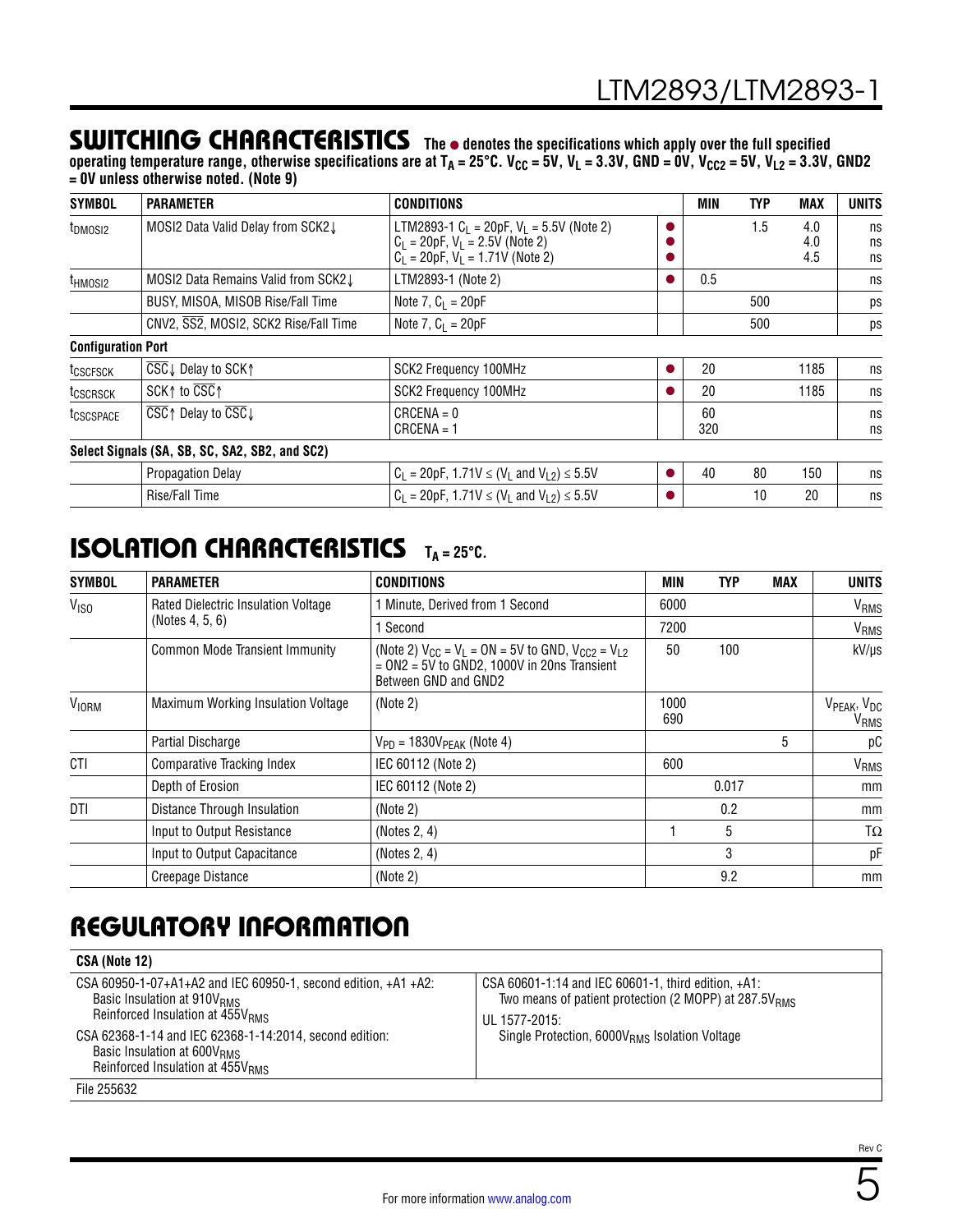# ELECTRICAL CHARACTERISTICS

**Note 1:** Stresses beyond those listed under Absolute Maximum Ratings may cause permanent damage to the device. Exposure to any Absolute Maximum Rating condition for extended periods may affect device reliability and lifetime.

**Note 2:** Guaranteed by design, not production tested.

**Note 3:** Guaranteed by other measured parameters and is not directly tested.

**Note 4:** Device considered a 2-terminal device. Measurement between groups of pins A1 through C6 shorted together and pins N1 through R6 shorted together.

**Note 5:** The rated dielectric insulation voltage should not be interpreted as a continuous voltage rating.

**Note 6:** In accordance with UL1577, each device is proof tested for the  $6000V<sub>RMS</sub>$  rating by applying an RMS voltage multiplied by an acceleration factor of 1.2 for one second.

**Note 7:** Evaluated by Design, not production tested.

**Note 8:** See [Table 5](#page-18-0) for minimum and maximum timing specifications affected by the selection of SCK2 frequencies in the configuration register. **Note 9:** All currents into device pins are positive; all currents out of device are negative. All voltages are referenced to their corresponding ground unless otherwise specified.

**Note 10:** See [Table 2](#page-15-0) for delay requirements between falling edge of BUSY and SCK for large word lengths.

**Note 11:** Continuous operation above specified maximum operating junction temperature may result in device degradation or failure.

**Note 12:** Ratings are for pollution degree 2, material group 3 and overvoltage category II where applicable. Ratings for other environmental and electrical conditions to be determined from the appropriate safety standard.



**Figure 1. Voltage Levels for Timing Specifications**

### <span id="page-5-0"></span>TYPICAL PERFORMANCE CHARACTERISTICS

Specifications are at T<sub>A</sub> = 25°C. V<sub>CC</sub> = 5V, V<sub>L</sub> = 3.3V, GND = 0V, V<sub>CC2</sub> = 5V, V<sub>L2</sub> = 5.0V, GND2 = 0V, unless otherwise noted.

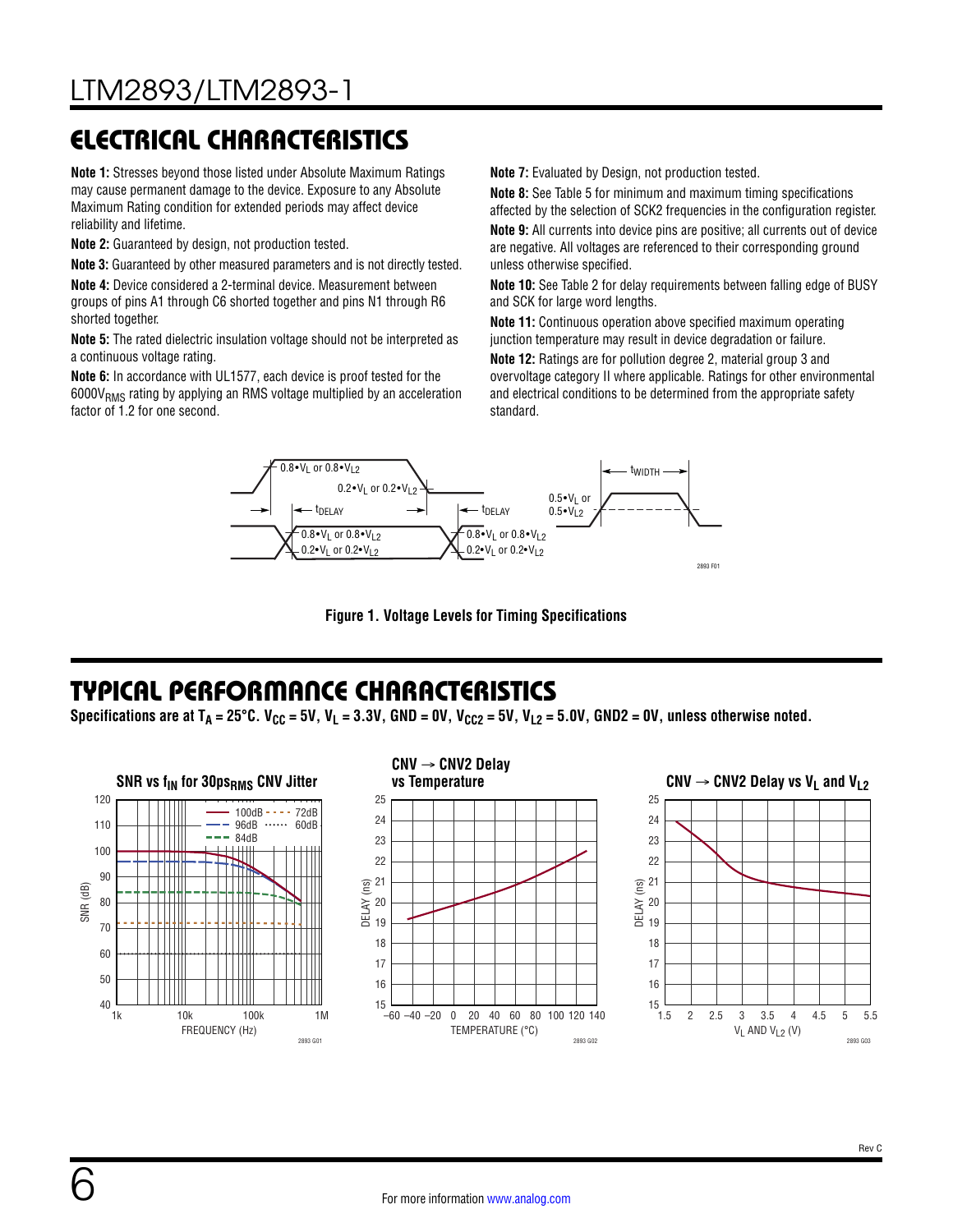### TYPICAL PERFORMANCE CHARACTERISTICS

Specifications are at  $T_A = 25^{\circ}$ C. V<sub>CC</sub> = 5V, V<sub>L</sub> = 3.3V, GND = 0V, V<sub>CC2</sub> = 5V, V<sub>L2</sub> = 5.0V, GND2 = 0V, unless otherwise noted.

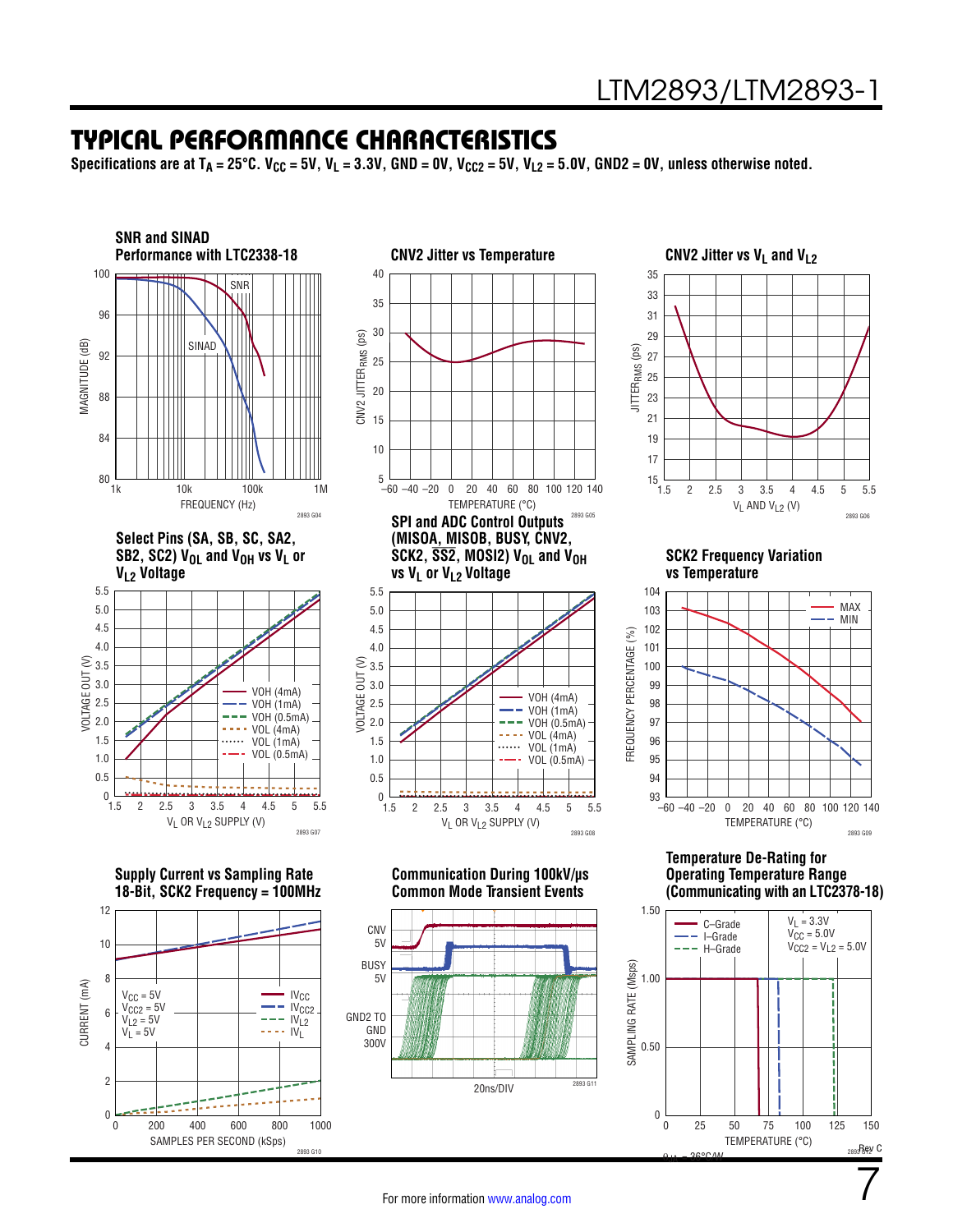### PIN FUNCTIONS

#### **Logic Side**

#### (All Inputs and Outputs Referenced to  $V_1$  and GND)

**ON (A1):** Enable Input. A high input enables the logic side. When ON is low and  $V_1$  is high, MOSI, SCK, CNV, MISOA, and MISOB are high impedance, an external pull-up or pull-down resistor (100k or greater) is required on each pin to minimize possible internal shoot though current if these pins float.

**SS (A2):** Slave Select Input (Low True Slave Chip Select). A low on the SS input enables MISOA and MISOB. To clear faults or write the configuration register the  $\overline{\text{SS}}$  input must be high. With the LTM2893, the  $\overline{SS}$  input may remain low between ADC reads. With the LTM2893-1, the  $\overline{\text{SS}}$  input must frame the SCK transitions and not exceed the defined watchdog timeouts. The  $\overline{SS}$  pin contains a weak pull up to the V<sub>L</sub> supply.  $\overline{\text{CSC}}$  must be high for  $\overline{\text{SS}}$  to be enabled.

**MOSI (A3):** Master Out Slave In Input. MOSI is the serial data input for the configuration registers or input for serial data to be written to the isolated ADC through MOSI2, (LTM2893-1 option). When MOSI is not used, MOSI should be connected to GND. Connect a weak pull-up to  $V_1$  or a weak pull-down to GND to maintain a valid logic input when MOSI is not driven.

**SCK (A4):** Serial Port Clock Input. MISOA and MISOB data change after a rising edge of the SCK input. MOSI data is read in on the rising edge of the SCK input. Connect a weak pull-up to  $V_1$  or a weak pull-down to GND to maintain a valid logic input when SCK is not driven.

**BUSY (A5):** Busy Output. A high output indicates the ADC is currently converting a result. On the falling edge of the BUSY output the data is ready to be read out of the serial digital interface. At startup, a high on the BUSY output indicates the isolated side is not ready. Once the BUSY output goes low the system is ready.

**CNV (A6):** Conversion Start Input. The rising edge of CNV is transferred to CNV2 with minimal delay and minimal jitter. Do not change the CNV input during a read of the serial digital interface. The falling edge of CNV is ignored. **V<sub>L</sub> (B1):** Interface Logic Supply. Recommended operating voltage is 1.71V to 5.5V. Interface supply voltage for pins SA, SB, SC, MISOA, MISOB, MOSI, SCLK, SS, CSC, BUSY, and CNV. Internally bypassed to GND with 1µF.

**MISOA (B2):** Master In Slave Out A Output. Serial data output containing the ADC result from MISOA2. Connect a weak pull-up to  $V_1$  or a weak pull-down to GND to maintain a valid logic level when MISOA is high impedance while SS is high.

**MISOB (B3):** Master In Slave Out B Output. Serial data output containing the ADC results from MISOB2. Connect a weak pull-up to  $V_1$  or a weak pull-down to GND to maintain a valid logic level when MISOB is high impedance while  $\overline{SS}$  is high..

**CSC (B4):** Chip Select Configuration Input (CSC Chip Select). A low on the CSC input enables access to the configuration register. The [Configuration Register](#page-14-0) section describes configurable options.  $\overline{SS}$  must be high for  $\overline{CSC}$ to be enabled.

**GND (B5):** Connect to GND.

**FAULT (B6):** Fault Output Open Drain. A low on the FAULT output indicates a communication or command error. Connect to an external 4.7k pull-up to  $V_L$  to monitor fault events.

**V<sub>CC</sub>** (C1): Supply Voltage. Recommended operating voltage is 3.0V to 5.5V. Internally bypassed to GND with 1µF.

**GND (C2-C3):** Circuit Ground. Return for V<sub>L</sub> logic supply and  $V_{CC}$  supply.

**SA (C4):** Select Enable Input A. Select signal pass through to SA2 to control an external multiplexer or programmable gain amplifier. Transitions must not occur just before the beginning of a CNV or SS edge. See the [Safe Regions of](#page-23-0) [the Select Enable Signals](#page-23-0) section for timing constraints. Do not use as a general purpose asynchronous signal. SA contains a weak pull down. Connect to GND when not used.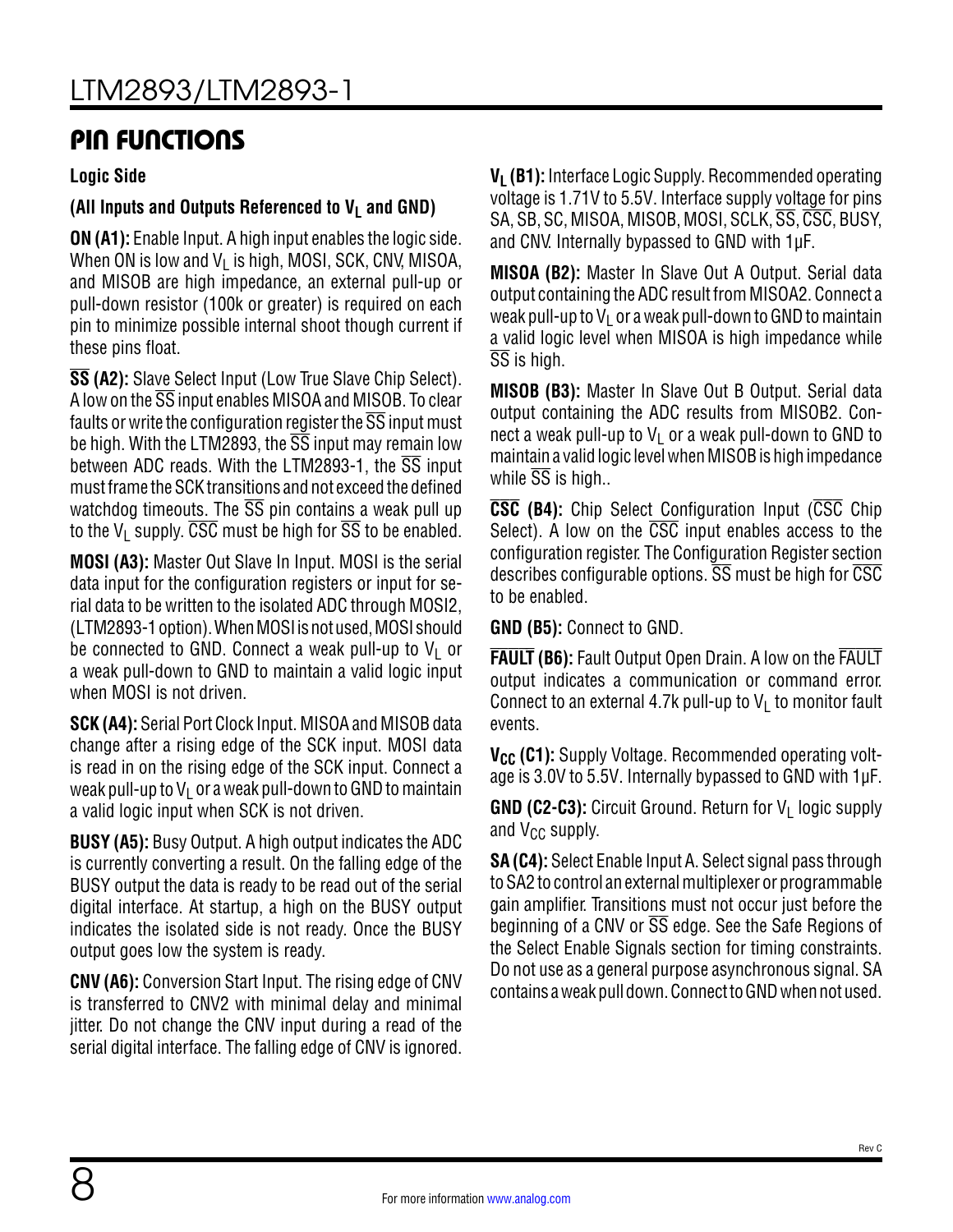### PIN FUNCTIONS

**SB (C5):** Select Enable Input B. Select signal pass through to SB2 to control an external multiplexer or programmable gain amplifier. Transitions must not occur just before the beginning of a CNV or  $\overline{SS}$  edge. See the [Safe Regions of](#page-23-0) [the Select Enable Signals](#page-23-0) section for timing constraints. Do not use as a general purpose asynchronous signal. SB contains a weak pull down. Connect to GND when not used.

**SC (C6):** Select Enable Input C. Select signal pass through to SC2 to control an external multiplexer or programmable gain amplifier. Transitions must not occur just before the beginning of a CNV or SS edge. See the [Safe Regions of](#page-23-0) [the Select Enable Signals](#page-23-0) section for timing constraints. Do not use as a general purpose asynchronous signal. SC contains a weak pull down. Connect to GND when not used.

#### **Isolated Side**

#### **(All Inputs and Outputs Referenced to VL2 and GND2)**

V<sub>CC2</sub> (N1): Isolated Voltage Supply. Recommended operating voltage is 3.0V to 5.5V. Internally bypassed to GND2 with 1µF.

**GND2 (N2,N3):** Isolated Ground Return. Keep separate from GND.

**SA2 (N4):** Select Output A. Select signal pass through from SA to control an external multiplexer or programmable gain amplifier. See [Figure 12](#page-23-1) for timing constraints. Do not use as a general purpose asynchronous signal. SA2 contains a weak pull-down. Leave unconnected when not used, or connect to GND2 if unused and configured as an input.

**SB2 (N5):** Select Output B. Select signal pass through from SB to control an external multiplexer or programmable gain amplifier. See [Figure 12](#page-23-1) for timing constraints. Do not use as a general purpose asynchronous signal. SB2 contains a weak pull-down. Leave unconnected when not used, or connect to GND2 if unused and configured as an input.

**SC2 (N6):** Select Output C. Select signal pass through from SC to control an external multiplexer or programmable gain amplifier. See [Figure 12](#page-23-1) for timing constraints. Do not use as a general purpose asynchronous signal. SC2 contains a weak pull-down. Leave unconnected when not used, or connect to GND2 if unused and configured as an input.

**VL2 (P1):** Interface Supply Voltage. Recommended operating voltage is 1.71V to 5.5V. Interface supply voltage for pins SA2, SB2, SC2, MISOA2, MISOB2, MOSI2, SCLK2, SS2, BUSYS, BUSY2, and CNV2. Internally bypassed to GND2 with 1µF. Connect to the ADC SPI interface supply.

**MISOA2 (P2):** Master In Slave Out A Input. Serial data input receiving the results from the ADC. MISOA2 has a weak pull-down when ON2 is high.

**MISOB2 (P3):** Master In Slave Out B Input. Serial data input receiving the results from the ADC. MISOB2 has a weak pull-down when ON2 is high. Connect to GND2 when not used.

 $V_{L2}$  (P4): Connect to  $V_{L2}$ .

**GND2 (P5):** Connect to GND2.

**BUSYS (P6):** Secondary Busy Input. Connect to secondary ADC BUSY output when two or more ADCs are connected in parallel. Connect to CNV2 to avoid ADC sleep functions. Connect to GND2 when unused.

**ON2 (R1):** Isolated Enable Input. A high input enables the isolated side communication interface. Do Not Float. When ON2 is low and  $V_1$ <sub>2</sub> is high, CNV2, MOSI2, SCK2, MISOA2 and MISOB2 are high impedance, an external pull-up or pull-down resistor (100k or greater) is required on each pin to minimize possible internal shoot though current if these pins float.

**SS2 (R2):** Isolated Side Slave Select Output (Slave Chip Select). Output controlled by internal communication functions to fetch data from slave ADC. Connect to external ADC as necessary.

**MOSI2 (R3):** Isolated Master Out Slave In 2 Output. LTM2893-1 only, serial data output sending command data to the ADC. LTM2893, connect MOSI2 to GND2.

**SCK2 (R4):** Isolated Serial Clock Output. Serial clock output to the ADC. SCK2 is low when SS2 is high.

**BUSY2 (R5):** Isolated Busy Input. Connect to Primary ADC BUSY output. Connect to CNV2 to use fast ADC read mode (ADC sample rate up to 2Msps).

**CNV2 (R6):** Isolated Conversion Start Output. Connect to ADC conversion start input.

9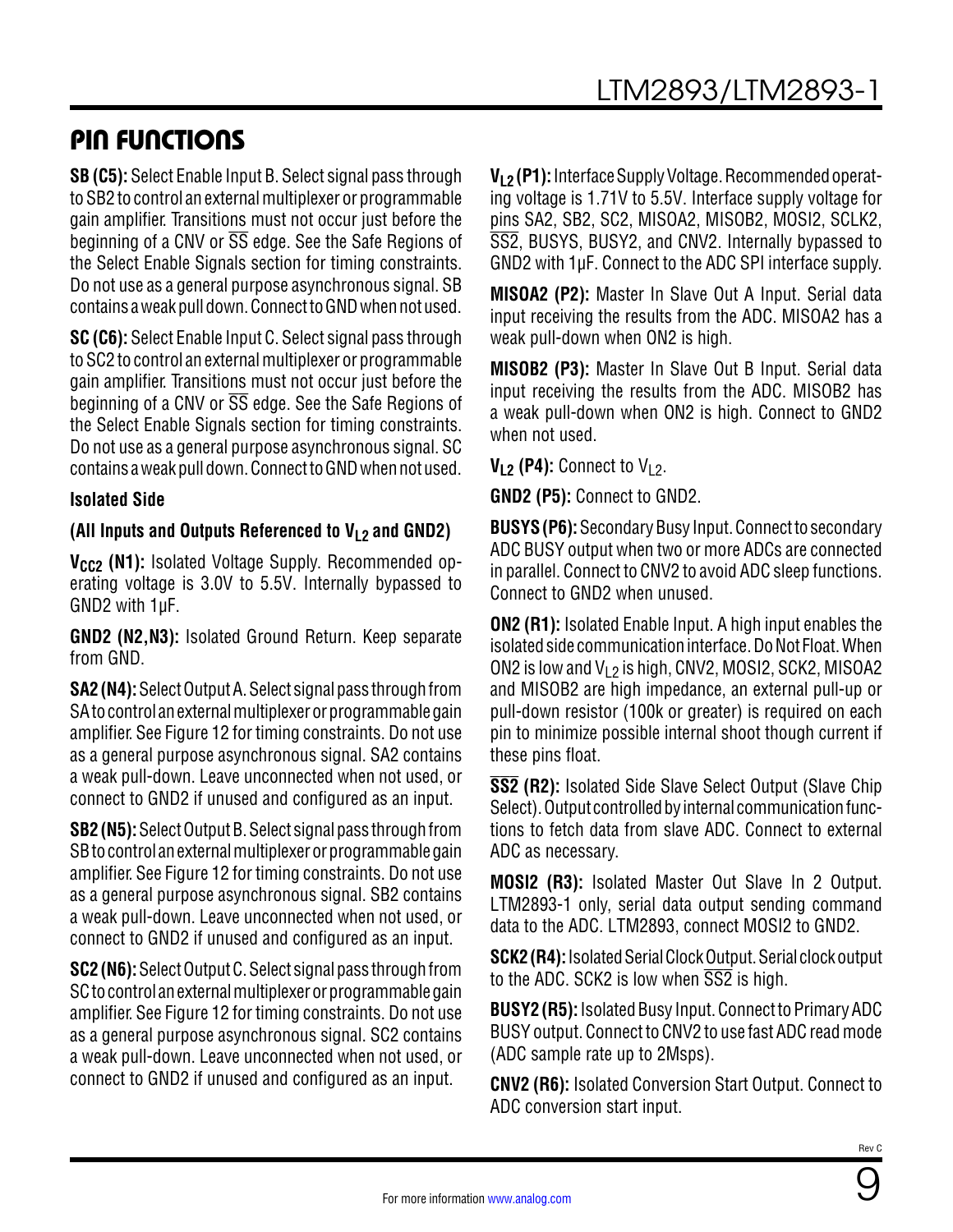# BLOCK DIAGRAM

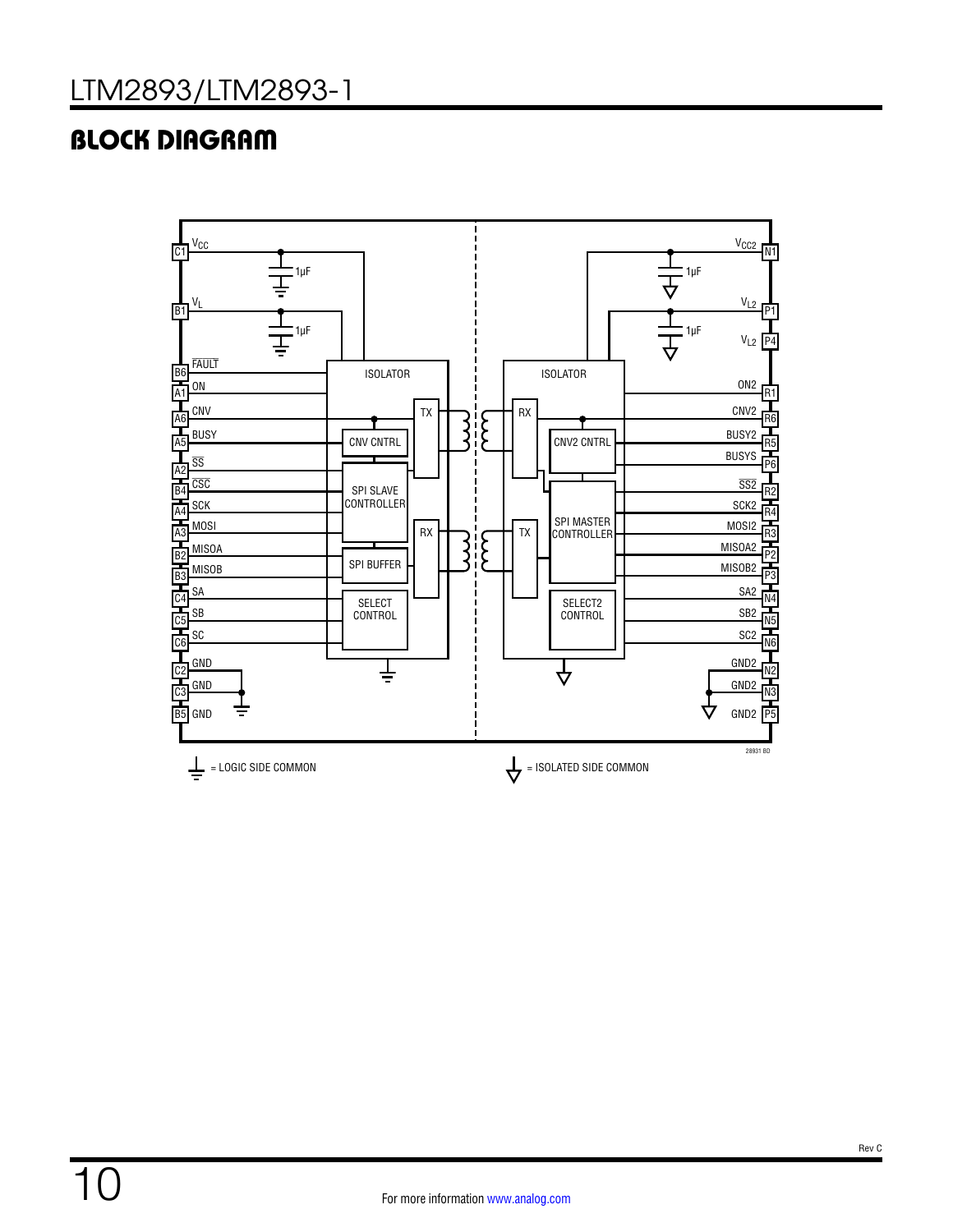#### **OVERVIEW**

The LTM2893 contains the functions to communicate with analog to digital converters (ADC) using a fast SPI interface. The LTM2893 utilizes state machines and SPI buffers to manage the ADC-specific operations. An independent configuration chip select  $(\overline{CSC})$  allows selection of the SCK frequency, word length, device count, and select signal direction to tailor the operation to a specific ADC. See ADC Requirements for a list of compatibility-tested Analog Devices ADCs.

The LTM2893 follows the signal flow of a standard SAR ADC interface. The process is initiated by the rising edge of the CNV input signal. A high on the BUSY signal follows and the CNV start edge is transferred to the isolated ADC through the CNV2 output. The isolated side waits for the ADC's busy signal, connected to BUSY2, to go high then low. At the falling edge of BUSY2, the isolated side will access the ADC's SPI port and read out the result and transfer it to the logic side, where it is stored in a buffer. When the buffer has data, the logic side BUSY signal will release and the MISOA, MISOB ports are ready to be read. The ADC SPI isolator adds a small delay to the process of an overall ADC cycle. The small delay, approximately 80ns, is observed as a difference in the length of the BUSY and BUSY2 signals.

#### **ISOLATOR µMODULE TECHNOLOGY**

The LTM2893 utilizes isolator μModule technology to translate signals across an isolation barrier. Signals on either side of the barrier are encoded into pulses and translated across the isolation boundary using differential signaling through coreless transformers formed in the μModule substrate. This system, complete with error checking, safe shutdown on fail, and extremely high common mode immunity, provides a robust solution for bidirectional signal isolation. The μModule technology provides the means to combine the isolated signaling with our SPI transceiver in one small package.

#### **ADC REQUIREMENTS**

Ideally Suited ADI ADCs:

#### **LTM2893**

- <sup>n</sup> LTC2380/LTC2379/LTC2378/LTC2377/LTC2376
- LTC2338/LTC2337/LTC2336
- LTC2328/LTC2327/LTC2326
- <sup>n</sup> LTC2370/LTC2369/LTC2368/LTC2367/LTC2364
- LTC2383/LTC2382/LTC2381

#### **LTM2893-1**

**LTC2348/LTC2345** 

The following requirements should be met for other ADCs to be compatible with the LTM2893:

- 6.25MHz  $\le$  SPI shift clock maximum frequency  $\le$ 100MHz
- Operates in SPI mode (0,0): SCK starts low, data captured on rising edge.
- $\blacksquare$  Meets setup and hold timing requirements (t<sub>HDMISO2</sub>) and  $t_{\text{SIMISO2}}$ ) with the SPI shift clock operating between 6.25MHz and 100MHz.
- **SPI** shift clock (SCK) is static outside of  $\overline{CS}$  (the ADC does not require a constant running SCK as a conversion clock)
- $\blacksquare$  If used, the conversion start pulse width minimum is ≤ tCNVH

The following requirements should be met for other ADCs to be compatible with the LTM2893-1 in addition to the LTM2893 requirements:

 $\blacksquare$  The ADC write data is a second transaction. The first transaction reads the ADC result. A second transaction writes the data received into the MOSI pin when the ADC result is read from the LTM2893.

Rev C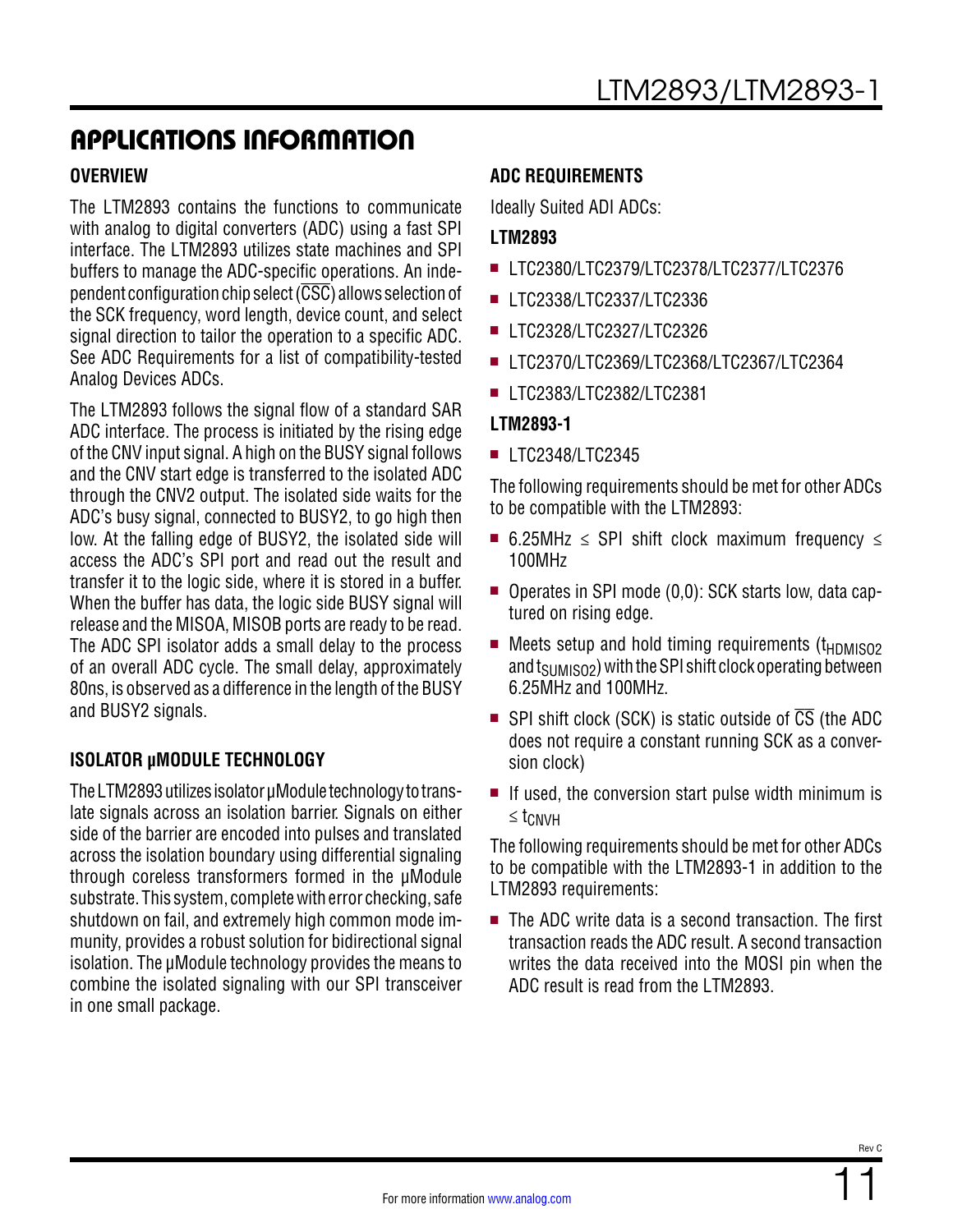The SPI bus lacks a formal standard, and therefore, various implementations of protocol, bit lengths, and signal polarities exist. In the universe of analog-to-digital converters (ADCs) with serial peripheral interfaces (SPI), a nominal set of requirements must be met to operate properly with the LTM2893.

First, the LTM2893 operates similar to mode (0, 0). The data is captured and shifted on the rising edge of SCK. All setup and hold timing characteristics are related to the rising edge of the SCK. In a normal mode (0, 0) SPI pattern, the data changes on the falling edge of the SCK. Be aware of the timing delay for the data to be stable before the rising edge SCK capture, if the chosen ADC changes data on the falling edge. At 100MHz and 66MHz, the LTM2893 changes MISOA and MISOB after the rising edge in order to allow for the maximum time for data to change, stabilize, and be ready for the next rising clock edge.

Second, the SCK and  $\overline{SS}$  must be dedicated to the operation of reading or writing data. Some ADC interfaces use the SCK as a conversion clock in addition to the shift clock function for the SPI port. Excessive SCK transitions will assert the FAULT pin as a SPI buffer under-run. The isolated side will transition SCK2 based on the configured count and will not mimic the extra SCK transitions.

The slave select  $(\overline{SS})$  is low true and frames the SPI transaction. With the LTM2893, if a single ADC is implemented, the logic side  $\overline{\text{SS}}$  can be driven low during normal operation and the isolated side  $\overline{\text{SS2}}$  can be left open. Otherwise, the SS must be returned to a high, and then can be driven low to clear the FAULT pin. The LTM2893-1 requires the SS to frame the SPI transaction.

The CNV to CNV2 signal is initiated on a rising edge. The falling edge of CNV is ignored. The falling edge of CNV2 is generated internally and has up to 5ns of jitter. The positive pulse width of CNV2 is dependent on the configured SCK2 frequency. SCK2 frequencies of 40MHz or greater have a pulse width of ~40ns, and SCK2 frequencies of 33MHz or below have a pulse width of ~60ns.

#### **ADCs with or without conversion start or busy pins are compatible with the LTM2893.**

ADCs that offer conversion start signals and busy signals connect directly to the CNV2 and BUSY2 pins on the LTM2893. The anticipated operation of a conversion start signal is to initiate the conversion operation and for the busy signal to be high during the conversion. The busy signal is anticipated to go low when the conversion is complete.

ADCs that offer conversion start signals without a busy signal are anticipated to allow reading of the prior SPI result while the current conversion is ongoing. Connect the CNV2 signal to the ADC conversion start and the BUSY2 signal. This will force the LTM2893 to read data from the ADC after the CNV2 signal goes low.

ADCs that do not have a conversion start or a busy signal are anticipated to allow reading of the prior SPI result while a conversion is ongoing. Connect the CNV2 signal to the BUSY2 signal. This will force the LTM2893 to read data from the ADC after the CNV2 signal goes low. This may include ADCs that use the  $\overline{CS}$  signal to initiate a conversion start. An example of this is shown in [Figure 15](#page-25-0) with an LTC2314-14.

### **TIMING AND CONTROL**

A conversion is initiated by CNV. A rising edge on CNV will start a conversion and start the process controlling the BUSY output and the collection of ADC results. Once a conversion has been initiated, do not start a new conversion until the current process is completed and the ADC results have been read or else data loss may occur. Once a CNV rising edge is detected, the BUSY output is asserted high and remains high throughout the ADC conversion phase and is de-asserted at the point the most significant bit is ready to be read. Reading data from the serial digital interface before the BUSY output is de-asserted will result in erroneous results and an assertion of the FAULT flag. To enable the serial digital interface assert the  $\overline{\text{SS}}$  input low. The SS input allows the serial digital interface to be shared with other devices. When the device count is 1-2, the  $\overline{\text{SS}}$ input may be held low at all times or asserted low at each read of the ADC results after the BUSY output has gone low. Asserting SS low at each ADC result read will allow a FAULT report to be cleared. At each SCK rising edge, the MISOA and MISOB data is read by the external master controller and the next data bit is registered to the MISOA and MISOB pin. The external master controller must read the result in one transaction prior to the next CNV rising edge.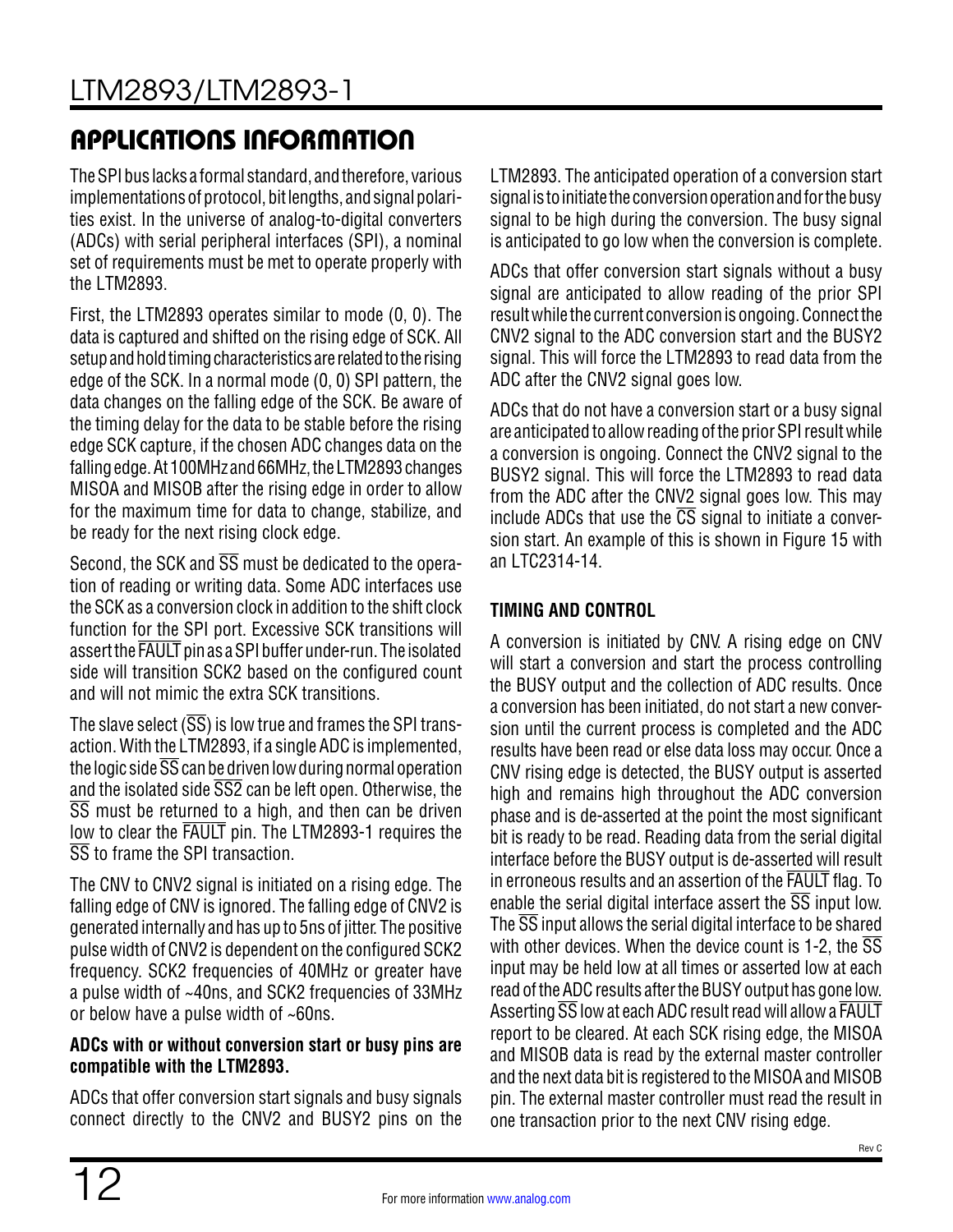### **DIGITAL INTERFACE**

The LTM2893 has a serial digital interface. The flexible  $V_1$ supply allows the LTM2893 to communicate with digital logic operating between 1.71V and 5.5V, including 2.5V and 3.3V systems. The serial digital interface matches the characteristics of a serial peripheral interface bus (SPI) mode (0, 0) with a minor variation that data is captured on the rising edge and changes after the rising edge for SCK2 frequencies of 100MHz and 66MHz, except for MOSI2 on the LTM2893-1, which changes data on the falling edge of SCK2 in all cases. This variation allows for additional propagation and setup time to the next rising clock (SCK) edge, and should be transparent in most applications. For SCK2 frequencies of 50MHz or less, data is captured on the rising edge of SCK and changes on the falling edge of SCK.

The serial output data is clocked out on the MISO pin when SS is low and an external clock is applied to the SCK pin. Clocking out the data immediately after the BUSY signal goes low will yield the best performance. When  $\overline{\text{SS}}$  is high, the MISOA and MISOB pins are high impedance.

The serial digital interface is monitored by the fault detection system watchdog for conditions that are considered a stalled process. Input timing is monitored for delays longer than t<sub>WATCHDOG</sub> TIMEOUT between the rising edges of adjacent SCKs. The SCKs are counted and if the expected number is exceeded, the FAULT output will go low.

The rise and fall time of the logic signals into and out of the serial digital interface are approximately 1ns or less. Careful routing between the master device and the LTM2893 are necessary to avoid reflections resulting in incorrect data sampling or double clocking. Short direct routing with ground shielding is necessary. Avoid adding stubs to the signal routing as these may cause reflections.

#### **STARTUP**

The LTM2893 has an internal startup communication routine to verify both sides of the isolation barrier are ready for communication. The startup routine is initiated when voltage is supplied to  $V_{CC}$  and  $V_{CC}$  inputs above 2.75V, V<sub>L</sub> and  $V_1$ <sub>2</sub> inputs above 1.5V, the logic side ON signal is high, and the Isolated ON2 signal is high. The BUSY signal will

go high and then low indicating the two internal isolators have completed the communication startup routine. Once the BUSY output goes low, the system is ready.

The isolated ON2 pin can be controlled by an external voltage supervisor to delay the system ready signal until all isolated supplies and systems are ready. An example of this is demonstrated in [Figure 16](#page-26-0) with a LTC2917 configurable voltage supervisor. The logic side BUSY signal will stay high until the isolated side supervisor has verified the supplies are above the specified voltage.

#### **BUSY INDICATOR (LOGIC SIDE)**

The BUSY output pin goes high under three conditions: at startup, during data conversion, and when a watchdog timeout occurs. During normal operation, after a CNV rising edge, a high on the BUSY output indicates the ADC is currently converting an ADC result and is de-asserted when the data is ready to be read from MISOA and MISOB. Wait for the BUSY output to go low and wait a  $t_{SSESCK}$ delay before initiating the first SCK after  $\overline{SS}$  is set low. This delay allows the most significant bit to be setup properly.

During startup the BUSY output is set high to indicate the LTM2893 is powering up and will be de-asserted when isolated communication is verified.

If a watchdog time-out occurs the BUSY signal will go high and the FAULT pin will go low.

### **BUSY2 AND BUSYS INPUTS (ISOLATED SIDE)**

The isolated side signals BUSY2 and BUSYS control when the LTM2893 reads data from the ADC(s). Multiple configurations of the two isolated busy signals exist. Internally, the BUSY2 and the BUSYS input are logically OR-ed into a single busy response for which the falling edge is used to trigger the ready to read isolated SPI port function.

If a single ADC is connected to the LTM2893, the ADC BUSY output connects to the BUSY2 signal and BUSYS is connected to GND2, see [Figure 14](#page-24-0). Once the BUSY2 signal goes high then low, a SPI transaction will begin.

ADCs that contain a sleep function when two conversion start events are triggered without a SPI read must be treated differently. The LTM2893 does not wake up ADCs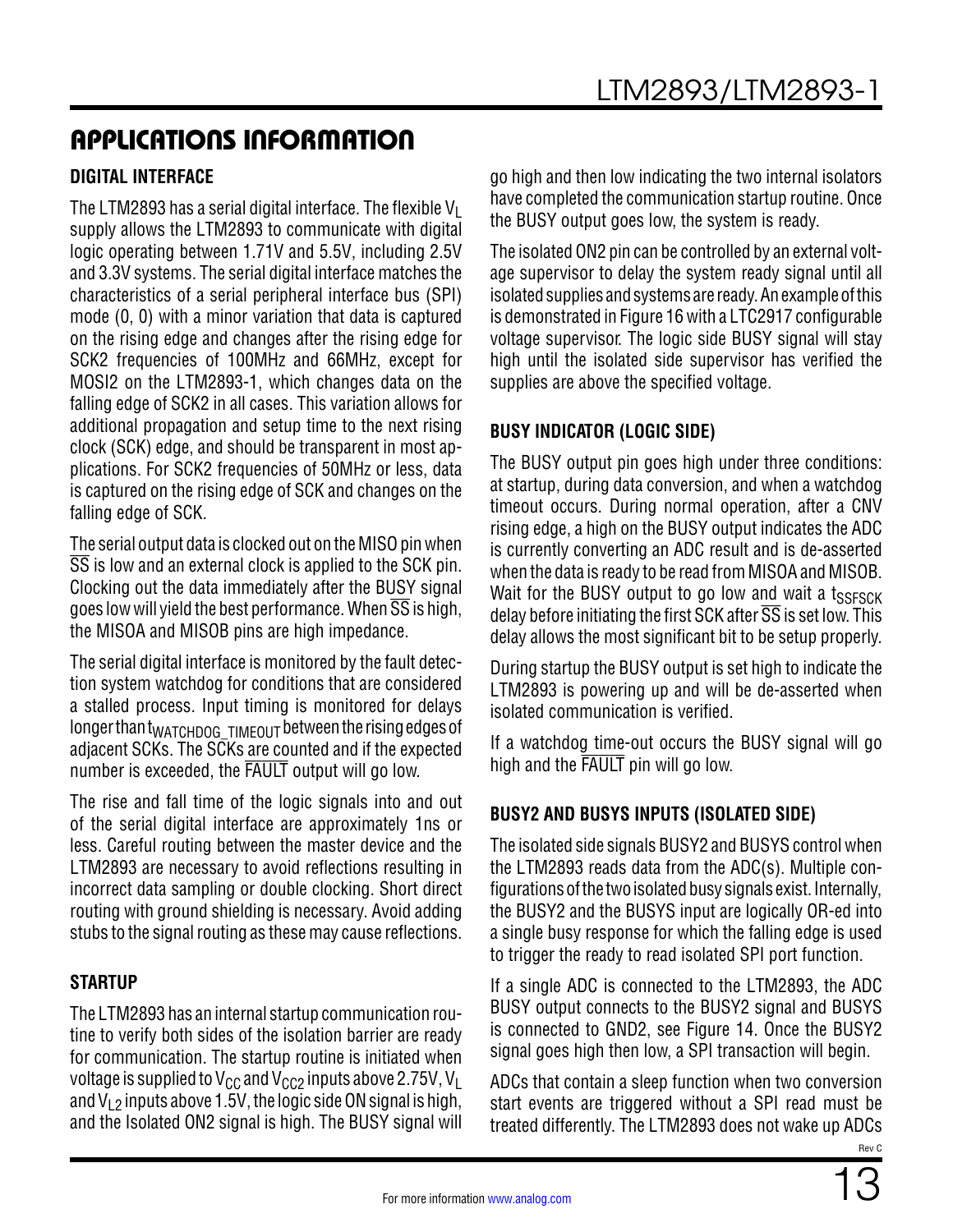that use this function, such as the LTC2338 and LTC2328. In order to defeat this, connect the BUSYS signal to CNV2, and the ADCs' BUSY signal to BUSY2. This will always keep the ADC awake, see [Figure 13.](#page-24-1)

If the sleep function is needed, a select signal (SA, SB, or SC) can be used with 74VHC02 logic gates to disable this keep-alive function shown in [Figure 2.](#page-13-0)



<span id="page-13-0"></span>**Figure 2. ADC Keep-Alive and Sleep Enable**

### **FAULT REPORTING**

The FAULT pin indicates the occurrence of an internal communication error or an erroneous input condition. The FAULT pin is an open drain and requires an external pull up resistance for monitoring. If the FAULT pin is asserted low, data loss may have occurred and the current transaction is suspected to contain an error. To clear the  $F\overline{A}}$ ULT pin, return CNV low and  $\overline{SS}$  high and initiate a new transaction with CNV or  $\overline{\text{SS}}$ .

The LTM2893 does not have the provisions to provide the reason for the fault condition. Possible fault conditions are listed in [Table 1](#page-13-1). If the BUSY signal goes high and the FAULT pin goes low a watchdog time out has occurred. The configuration register is cleared and must be rewritten.

#### <span id="page-13-1"></span>**Table 1. Fault Reporting**

| FAULTS                                                                                                                     | CAUSE/TROUBLESHOOTING                                                                                                                                                                                                                                                                                            |
|----------------------------------------------------------------------------------------------------------------------------|------------------------------------------------------------------------------------------------------------------------------------------------------------------------------------------------------------------------------------------------------------------------------------------------------------------|
| Idle time during<br>serial digital<br>interface read<br>during configuration<br>write $( \overline{CSC} )$ or<br>LTM2893-1 | SCK $\uparrow$ to SCK $\uparrow$ > t <sub>WATCHDOG</sub> TIMEOUT OF SS or<br>$\overline{\text{CSC}}$ to SCK $\uparrow$ > t <sub>WATCHDOG_TIMEOUT</sub> . Minimize<br>delay between this relationship to less than<br>twatchbog_timeout. SCK frequency must be<br>greater than the minimum referenced in Table 5. |
| Exceeding<br>configured SCKs<br>within a cycle                                                                             | Exceeding the configured WORDLENGTH number<br>of SCKs during a read is considered a fault.                                                                                                                                                                                                                       |
| Data loss in isolation<br>communication                                                                                    | Common mode transients (GND to GND2) greater<br>than 50kV/us. High transient EM field disturbances<br>greater than specified in EN61000, or an ESD event                                                                                                                                                         |
| Isolated side power<br>loss                                                                                                | ON2, $V_{1,2}$ , or $V_{CC2}$ was removed and returned.<br>Indicates unexpected interface loss.                                                                                                                                                                                                                  |
| CNV rising edge<br>during serial digital<br>interface read                                                                 | Avoid transitioning CNV during the read of the<br>serial digital interface. CNV will be ignored during<br>the read of the serial digital interface.                                                                                                                                                              |

### **SELECT SIGNALS**

The select signal inputs SA, SB, and SC are communicated to the isolated side and output on SA2, SB2, and SC2 respectively. The select signals allow control of an external device related to the acquisition of an analog input signal. Select signals are communicated through the isolator on edge events. A static condition at start up is not communicated to the isolated side. A transition is required to exit the default low output. Examples of device types anticipated for use on these pins are analog multiplexers ([Figure 18](#page-27-0)) or programmable gain amplifiers. The signals can be used as logic controls for resets or power down functions that are not expected to occur during a conversion of an analog signal. The select signals are not designed for use as general purpose logic signals with asynchronous transition times relative to an analog to digital conversion. Use of these signals must be kept synchronous and outside of the operation of the CNV, BUSY, or  $\overline{SS}$  active duration. Data and time sensitive information may be lost if a select signal transitions within 150ns of the CNV or  $\overline{SS}$  signal.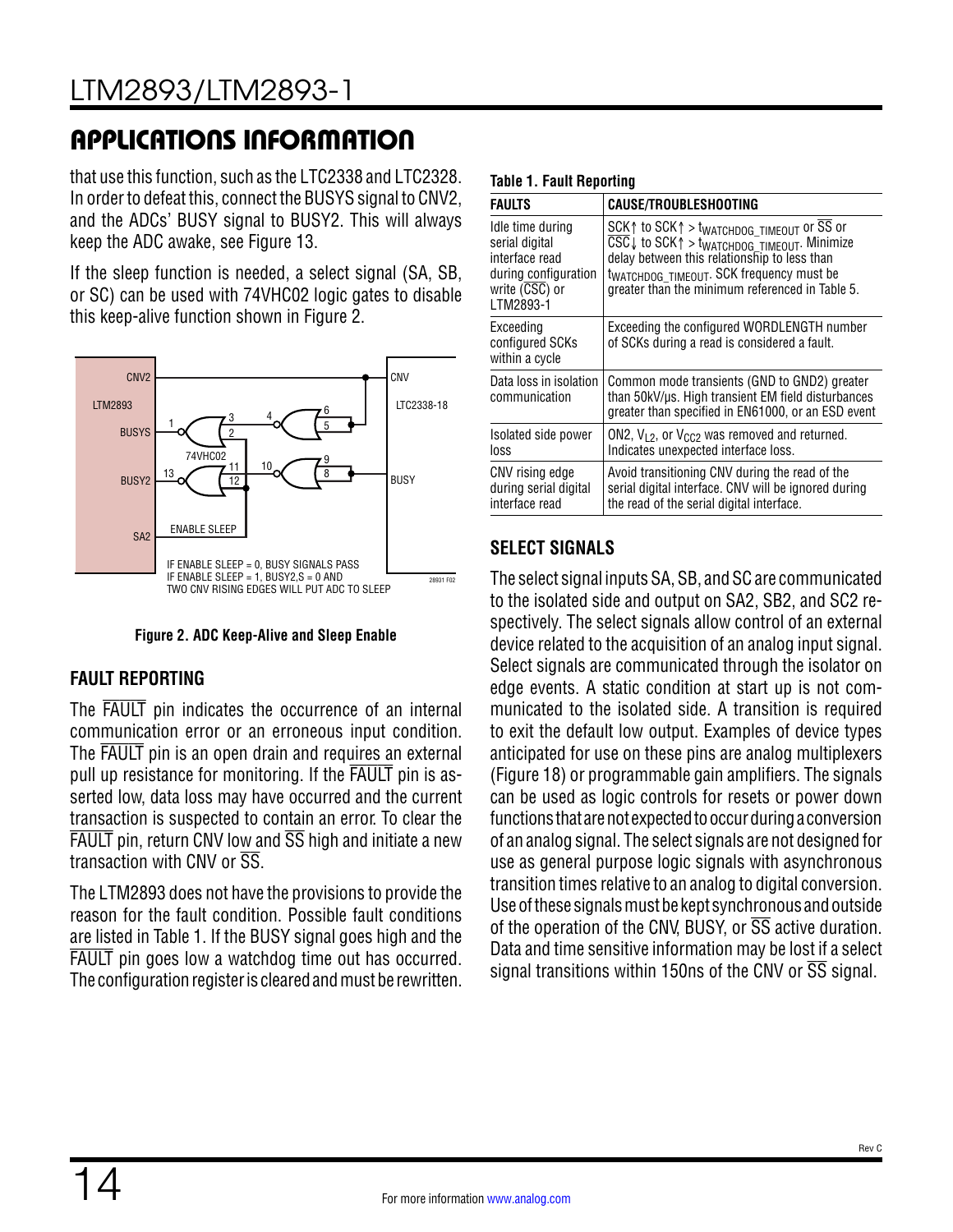The direction of the SA, SB, or SC signals may be changed independently with the configuration register. The default condition of '0' for each select bit maintains the signal flow from logic-to-isolated. Loading a '1' into the direction bits will change the direction for that pin(s) to isolated-to-logic.

*Warning: Careful planning is required for the use of SA, SB, and SC signals. [Figure 12](#page-23-1) shows the regions were transitions are safe and not safe for the logic side interface.* 

The select signals are sampled and transferred as a packet of the current value of the three signals. The select signal sampling will have up to 10ns of sampling jitter. If a signal transitions after another signal was sampled and is in the process of being transferred to the adjacent side, it will be delayed until the next available transmission slot. The delay may cause a perceived jitter or uncertainty of 80ns.

### <span id="page-14-0"></span>**CONFIGURATION REGISTER**

The LTM2893 contains a configuration register to adjust parameters of the speed and features of the ADC write and read process. After power up, write the configuration register by setting the CSC chip select input low and clocking in a one-byte configuration word with SCK and MOSI. The configuration register contains two bytes where the most significant bit of the SPI word selects which byte is addressed. Complete each configuration word by reasserting  $\overline{\text{CSC}}$  high. The isolated side will be configured through an internal communication.

[Table 3](#page-18-1) shows the configuration register bit map for controlling the operation and frequency of the logic and isolated interfaces. The configuration register allows adjustment of the default SCK frequency, direction of the SA, SB, SC to SA2, SB2, SC2 signals, the length of the SPI word and number of SPI words to process per  $\overline{SS}$  cycle. Figure 8 demonstrates access to the configuration register.

#### **SCK AND SCK2 FREQUENCY**

The SCK2 frequency selection list is shown in [Table 4](#page-18-2). Select the SCK2 frequency that is equal or less than the specifications of the ADC's SPI port. Example: the LTC2338 has a 100MHz SCK maximum, 10ns minimum SCK period; therefore configure SCK2 for 100MHz.

The isolated SCK2 frequency is an internal trimmed oscillator. Graph SCK2 Frequency Variation versus Temperature shows the minimum and maximum characteristics over temperature and trim variation of the SCK2 frequency.

The logic-side SPI SCK frequency may be selected within a range that is dependent on the isolated-side's SCK2 frequency. The minimum SCK frequency is limited to avoid triggering the watchdog timer and the maximum SCK frequency is limited to prevent a SPI buffer under-run.

To prevent a watchdog time out, the logic-side SPI SCK frequency must be at least 0.00795 times SCK2. If a watchdog timeout occurs, the FAULT flag will assert low.

To prevent a SPI buffer under-run, either the logic-side SPI SCK frequency must be less than the SCK2 frequency or there needs to be a sufficient delay after BUSY falls,  $t_{\text{BUSYFSCKB}}$ , so that the buffer will be full enough to allow its reading at the desired logic-side SPI SCK frequency. If these conditions are not met and a buffer under-run occurs, then the FAULT flag will assert low.

Accounting for temperature and trim variations, the lowest SCK2 frequency will be 0.925 times the nominal SCK2 frequency.

The delay t<sub>BUSYFSCKR</sub> is calculated using [Equation 1](#page-14-1) and [Table 2](#page-15-0) lists values of  $t_{\text{BUSYFSCKR}}$  for common operating conditions.

<span id="page-14-1"></span>Equation 1:



where  $t_{\text{BUSYESCKB}}$  is the time between the falling edge of BUSY and the 1st rising edge of SCK, SCK2 is the nominal configured frequency in Hz and SCK\_MAX is the maximum frequency in Hz.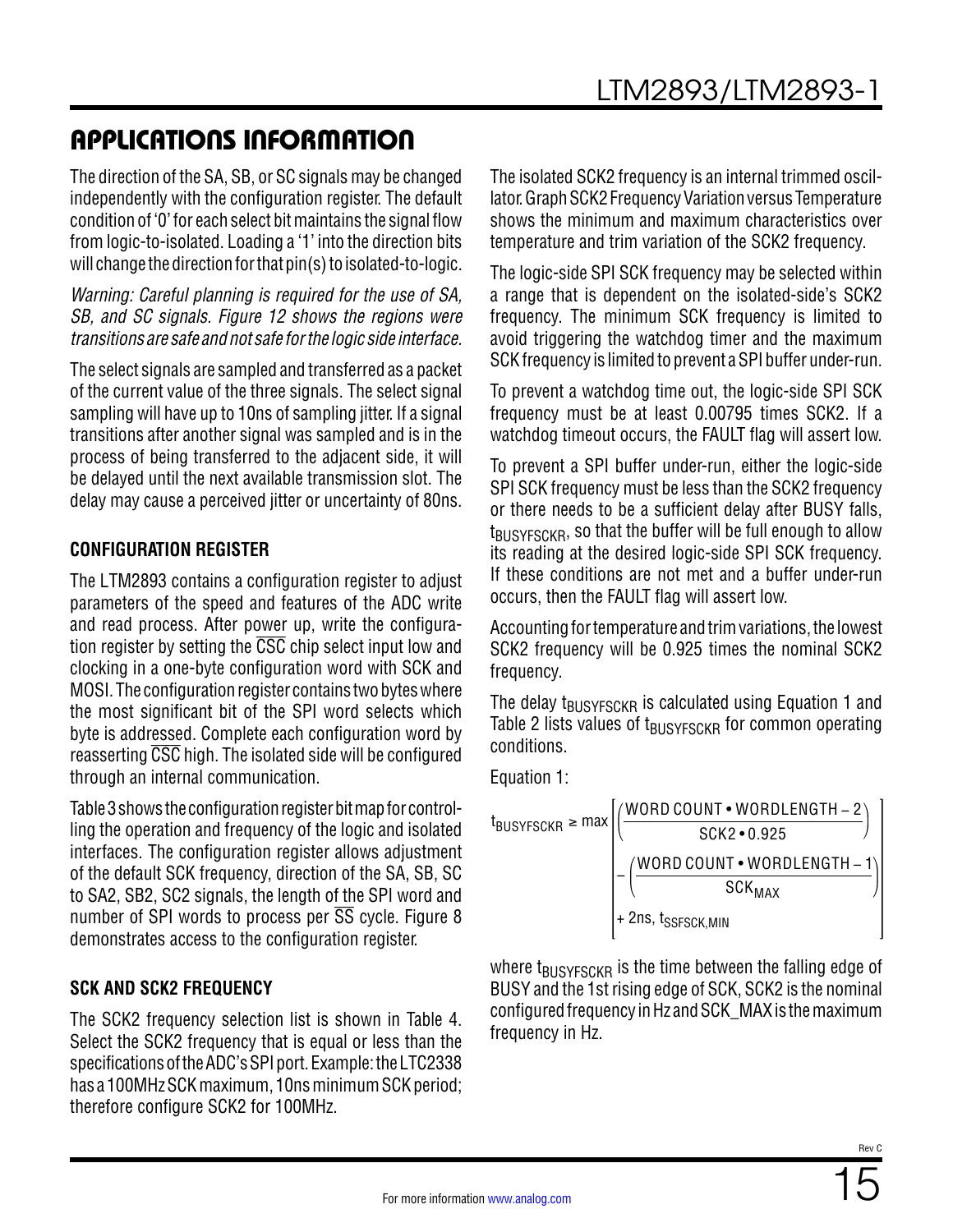Note that, provided the timing for SCK\_MAX doesn't violate the other SCK timing specifications, SCK\_MAX may exceed SCK2 if the corresponding  $t_{\text{BUSYFSCKR}}$  is observed.

Note that the minimum  $t_{SSEGK}$  of 20ns must also be independently satisfied and so, if the falling edge of SS is delayed sufficiently past the falling edge of BUSY, then the reading may need to be delayed beyond the value of  $t_{\text{BUSYESCKR}}$  calculated in [Equation 1](#page-14-1).

When the number of bits to be transferred (WORDCOUNT • WORDLENGTH) is equal to or less than 32 bits, the delay needed to meet timing at the maximum SCK frequency of 100MHz is equal to the minimum SS to SCK required and therefore no additional delay is required.

<span id="page-15-0"></span>**Table 2. BUSY Fall to SCK Rising Delay Required for Major Word Boundaries to Operate at Maximum SCK Under Worst Case SCK2 Tolerance**

| <sup>t</sup> busyfsckr | TOTAL NUMBER OF BITS PER SPI TRANSACTION |       |        |                   |  |  |
|------------------------|------------------------------------------|-------|--------|-------------------|--|--|
| <b>SCKMAX</b>          | 32                                       | 64    | 96     | 128               |  |  |
| 100MHz                 | 20ns                                     | 43ns  | 69ns   | 95ns              |  |  |
| 66MHz                  | 24ns                                     | 64ns  | 103ns  | 142ns             |  |  |
| 50MHz                  | 31ns                                     | 83ns  | 135ns  | 187ns             |  |  |
| 40MHz                  | 38ns                                     | 103ns | 168ns  | 233ns             |  |  |
| 33MHz                  | 46ns                                     | 125ns | 203ns  | 282ns             |  |  |
| 25MHz                  | 60ns                                     | 164ns | 267ns  | 371 <sub>ns</sub> |  |  |
| 12.5MHz                | 117ns                                    | 325ns | 532ns  | 740 <sub>ns</sub> |  |  |
| $6.25$ MHz             | 232ns                                    | 647ns | 1062ns | 1477ns            |  |  |

### **CYCLIC REDUNDANCY CHECK (CRC)**

The CRC enable selection bit (Config Register 0, bit 3) enables an internal CRC process to be completed during the communication of SPI data across the internal isolation barrier. The CRC is a 3-bit message added to the end of a SPI data word and is checked on the receiver side. The CRC is an internal function and the values are not readable. If the check fails, the FAULT pin is asserted low. When CRC is enabled, an additional wait of 225ns is required for the CRC to complete processing before the reassertion of a new SPI transaction or a new rising edge on CNV.

### **DEVICECOUNT AND WORDLENGTH**

The DEVICECOUNT configuration bits select the number of words the LTM2893 will process. The selection of this value is based on the number of ADCs isolated or the number of words that must be written or read from the ADC. The DEVICECOUNT selection is used in conjunction with the WORDLENGTH selection bits. The WORDLENGTH is set to the number of bits per word. The WORDLENGTH selection allows the SPI access to be tailored to a specific ADC result length to maximize throughput. When a controller that requires byte wide increments is used, set the word length to the number of bits on a byte size boundary (8, 16, 24, or 32). The total number of bits per SPI transaction is the WORD COUNT • WORDLENGTH as referenced in [Table 6](#page-18-3) and [Table 7.](#page-19-0)

For example, a single 16-bit ADC is selected as DEVICE-COUNT of 1-2 with a WORDLENGTH of 16. Two 16 bit ADCs in parallel (SDO of ADC1 connected to MISOA2 and SDO of ADC2 connected to MISOB2) are also selected as a DEVICECOUNT of 1-2 with a word length of 16. Chaining a device increases the DEVICECOUNT. Chaining two additional ADCs through the first pair of ADCs would change the DEVICECOUNT to 3-4 with a word-length of 16.

The DEVICECOUNT is interchangeable with the number of words, WORD COUNT, a device requires for communication. An example ADC may need 4 words of 32 bits. In this case, selecting the maximum DEVICECOUNT of 7-8 will write or read 4 words and setting the WORDLENGTH to 32 will set the length of each word. The LTM2893 writes or reads ½ the number of words as the DEVICECOUNT value. WORD COUNT is equal to ½ of DEVICECOUNT, see [Table 7.](#page-19-0) A DEVICECOUNT of 1-2 will read 1 word, a DEVICECOUNT of 3-4 will read 2 words, a DEVICECOUNT of 5-6 will read 3 words, and a DEVICECOUNT of 7-8 will read 4 words.

### **LTM2893-1 ADC READ/WRITE**

The LTM2893-1 writes a SPI word to the isolated ADC after the read operation. On the logic side, a SPI transaction will output data from MISOA, MISOB and read in a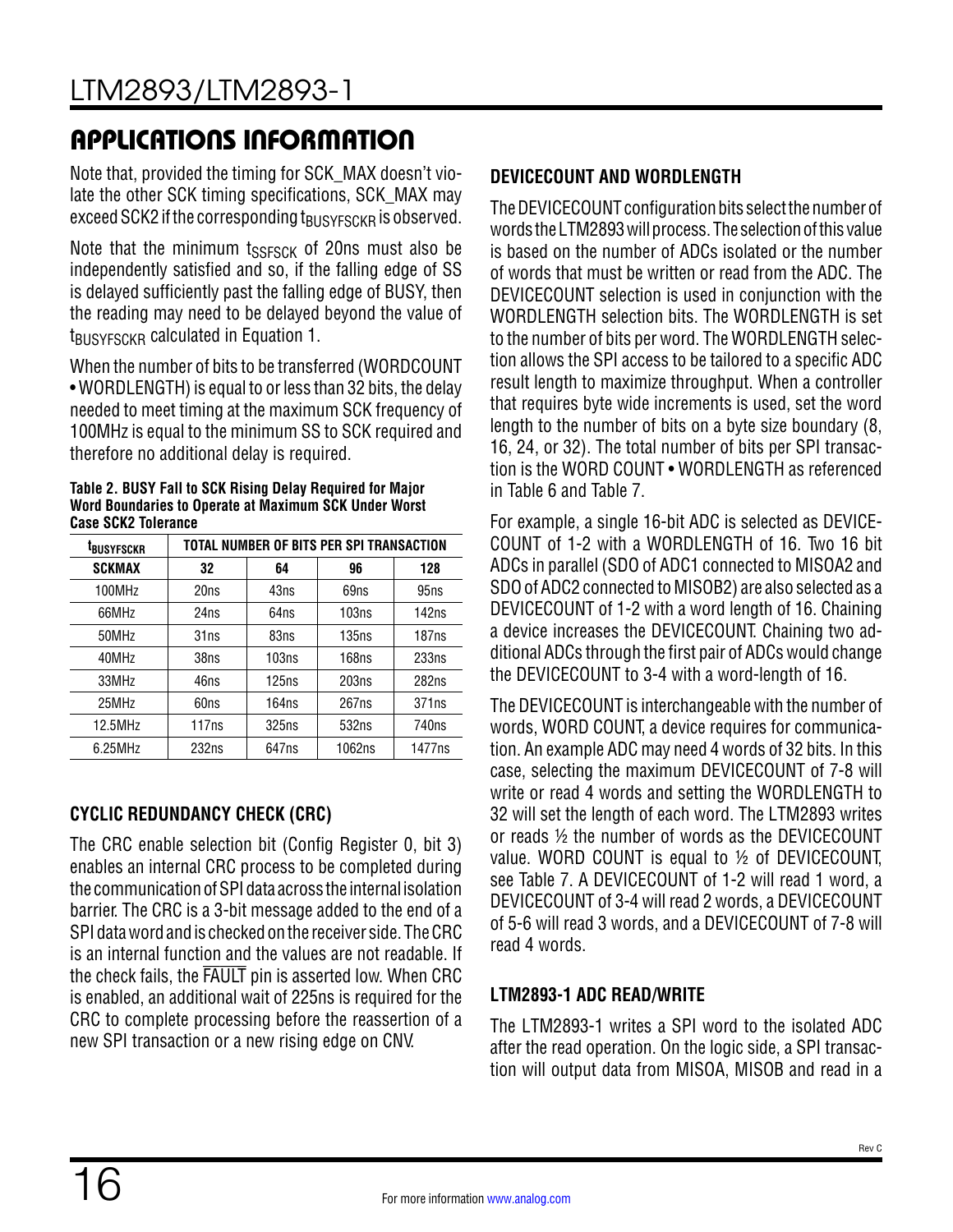command for the ADC in the MOSI pin. At start-up, prior to a CNV rising edge, an ADC command may be written to the LTM2893 and it is transferred to the ADC. On all future transactions, the isolated side will communicate to the ADC through a two-step process. The ADC is read, in the first cycle, when data is ready, indicated by the ADC's BUSY signal into BUSY2. Then the ADC is written on a second cycle after write data is received from the logic side. See [Figure 11](#page-23-2) for a timing representation of the transactions.

The writing of data to the ADC will begin after a full word is received from the master and at the next available isolated side word boundary. Due to a built-in delay across the isolation barrier, the writing of a word is forced to the next available time slot. Examples of the overall delay that can occur are shown in [Figure 3](#page-16-0), [Figure 4,](#page-16-1) and [Figure 5](#page-16-2). Delay between conversion starts must be added to account for the write delays. Not all ADCs will accept the second SPI transaction and may not operate as expected.



<span id="page-16-0"></span>



<span id="page-16-1"></span>



<span id="page-16-2"></span>**Figure 5. LTM2893-1 Worst Case Example Word Delay on Isolated Transactions When Logic Side Reads and Writes After a Long Delay**

#### **ADDITIONAL ADC CONFIGURATIONS**

To interface ADCs without a BUSY signal and to allow immediate reading, including the LTC2314-14, connect CNV2 to BUSY2 and connect BUSYS to GND2. This configuration will read the ADC SPI port shortly after the CNV2 signal goes low, maximizing data rate. In this configuration, a sampling rate of 2Msps can be achieved with the LTC2314-14, see [Figure 15.](#page-25-0) The sampling rate is constrained by the data changing on the falling edge of SCK and the delay for the data to be valid is as much as 9.1ns (per the LTC2314-14 data sheet). To guarantee setup time SCK2 frequency is set to 50MHz.

#### **PARALLEL CONNECTING ADCs**

MISOA and MISOB pins allow two data words to be read simultaneously. Connect pairs of ADC SDO outputs to the isolated side MISOA2 and MISOB2 inputs. The pairs of ADCs are read simultaneously with the SCK2 signal. OR the BUSY outputs of the ADCs so the last ADC ready initiates the reading of the results. If one pair of ADCs is connected, the BUSY2 and BUSYS inputs accomplish the OR function. If additional ADCs are connected, an external OR is necessary.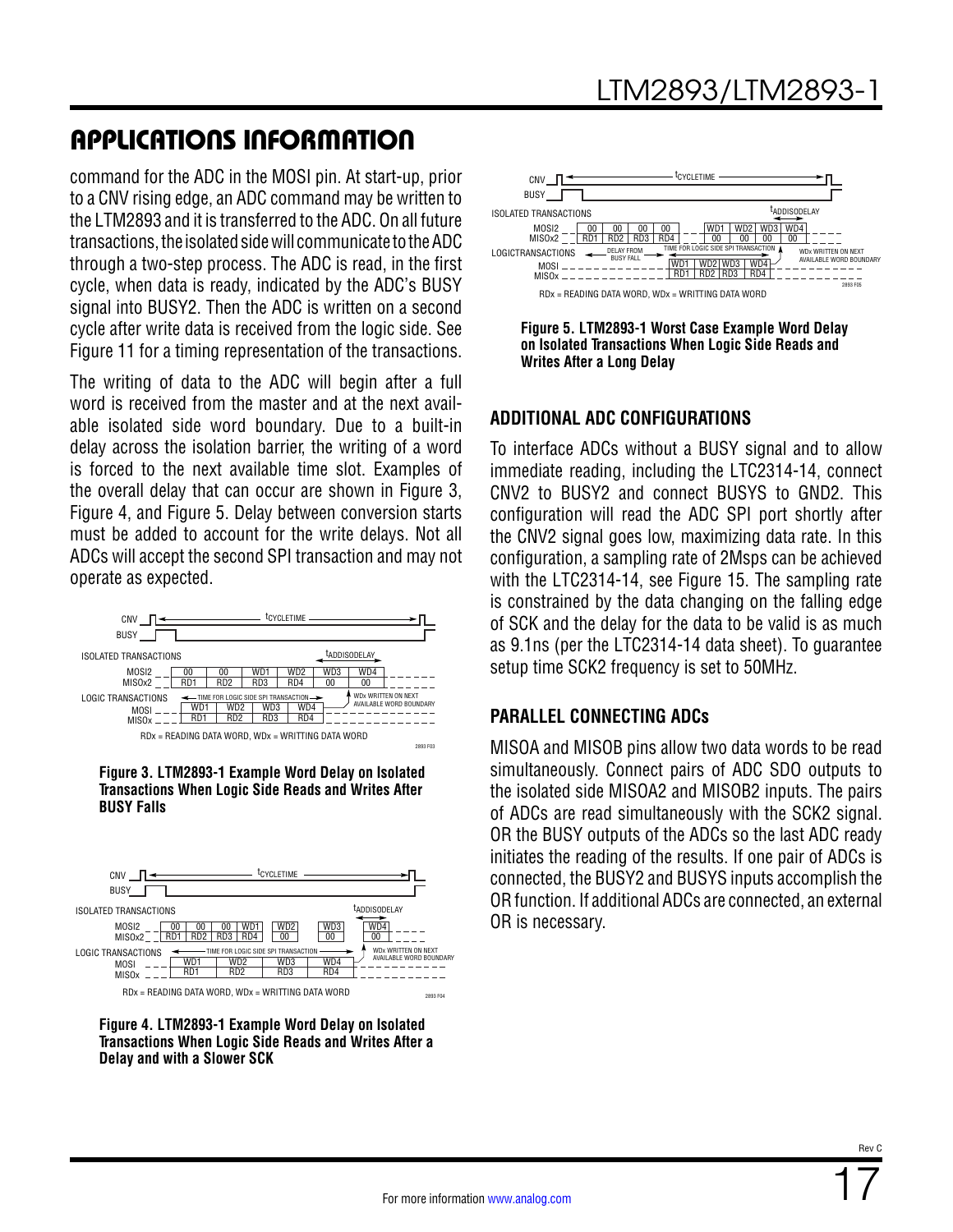

<span id="page-17-0"></span>**Figure 6. Connecting Four ADCs, One Chain Into MISOA2 and One Chain Into MISOB2**



0x10h, 0x9Eh (66MHz, 24-BITS) or 0x10h, 0x94h (66MHz, 18-BITS)

#### **Figure 7. DEVICECOUNT, WORDCOUNT in Parallel and Chain Configuration**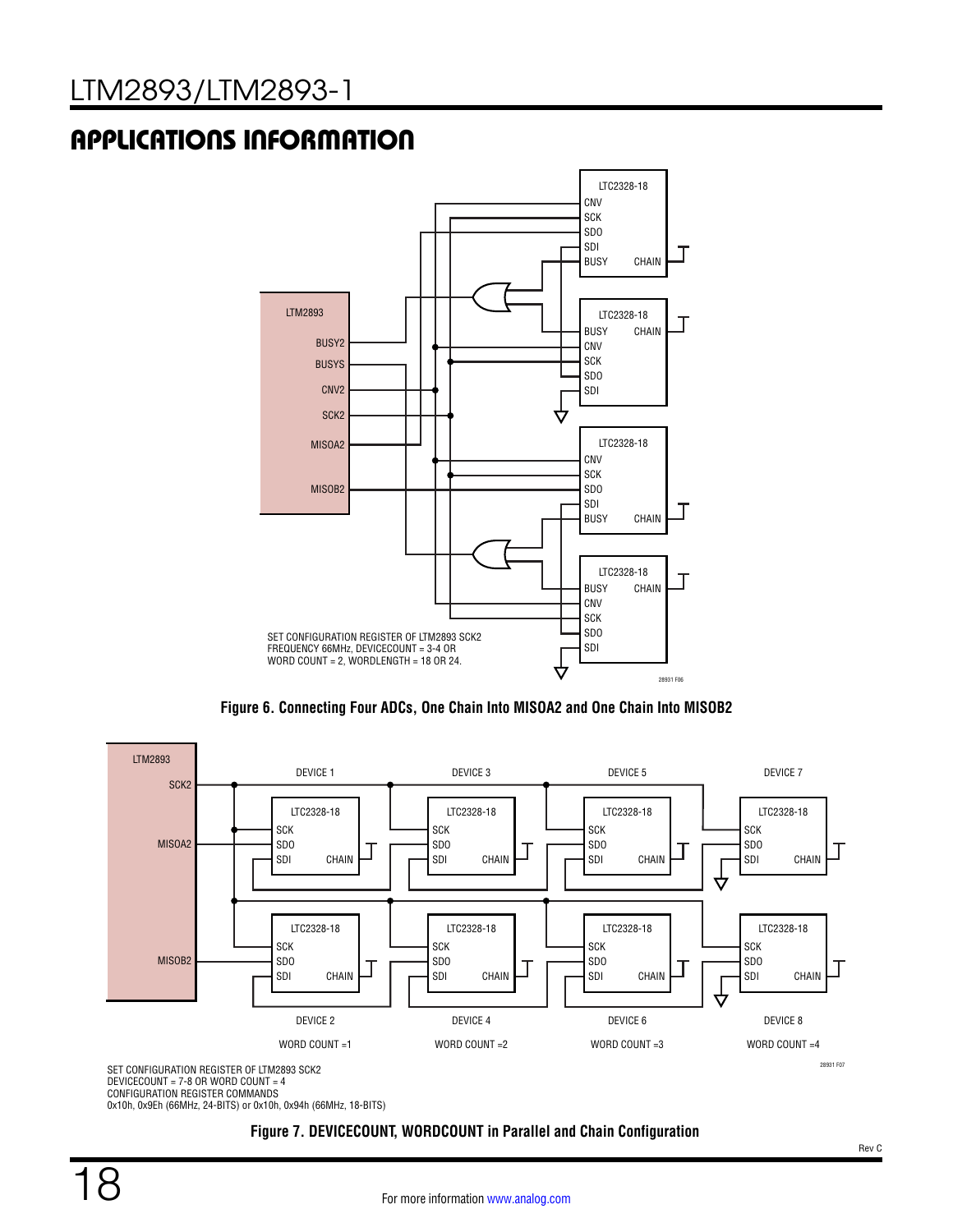#### <span id="page-18-1"></span>**Table 3. Configuration Registers**

|                            | BIT 7 ADDRESS<br>(AD7) | <b>BIT 6 (D6)</b>   | <b>BIT 5 (D5)</b> | <b>BIT 4 (D4)</b> | <b>BIT 3 (D3)</b>                       | <b>BIT 2 (D2)</b>                                    | <b>BIT 1 (D1)</b>                                               | <b>BIT 0 (DO)</b>                                           |
|----------------------------|------------------------|---------------------|-------------------|-------------------|-----------------------------------------|------------------------------------------------------|-----------------------------------------------------------------|-------------------------------------------------------------|
| Configuration<br>address 0 |                        | OSCDIV <sub>2</sub> | OSCDIV1           | <b>OSCDIVO</b>    | CRC enable<br>0 = disabled<br>= enabled | SC direction<br>$0 =$ logic-to-iso<br>= Iso-to-logic | <b>SB</b> direction<br>$0 =$ logic-to-iso<br>$1 = Iso-to-loaic$ | <b>SA direction</b><br>$0 =$ logic-to-iso<br>= Iso-to-logic |
| Configuration<br>address 1 |                        | Reserved            | Reserved          | DEVICECOUNT1      | <b>DEVICECOUNTO</b>                     | WORDLENGTH2                                          | WORDLENGTH1                                                     | WORDLENGTHO                                                 |

#### <span id="page-18-2"></span>**Table 4. SCK2 Frequency Selection Table (Configuration Register 0 Bit 6, 5, 4)**

| <b>OSCDIV2</b><br>(BIT 6) | <b>OSCDIV1</b><br>(BIT 5) | <b>OSCDIVO</b><br>(BIT 4) | <b>NOMINAL SCK2</b><br><b>FREQUENCY</b> | <b>MINIMUM SCK2</b><br><b>FREQUENCY</b> | LTM2893-1<br><b>MINIMUM SCK</b><br><b>FREQUENCY</b> | LTM2893-1 t <sub>WATCHDOG</sub> TIMEOUT MAXIMUM<br>t <sub>SCK</sub> PERIOD OR IDLE TIME WITH SS LOW<br>(t <sub>ssfsck</sub> , t <sub>sckssdis</sub> ) |
|---------------------------|---------------------------|---------------------------|-----------------------------------------|-----------------------------------------|-----------------------------------------------------|-------------------------------------------------------------------------------------------------------------------------------------------------------|
| O                         | 0                         | 0                         | 100MHz                                  | 92.5MHz                                 | 824kHz                                              | 1.185µs                                                                                                                                               |
|                           | 0                         |                           | 66MHz                                   | 61.5MHz                                 | 550kHz                                              | 1.84µs                                                                                                                                                |
|                           |                           |                           | 50MHz                                   | 46.25MHz                                | 412kHz                                              | $2.45\mu s$                                                                                                                                           |
|                           |                           |                           | 40MHz                                   | 36.5MHz                                 | 330kHz                                              | $3.08µ$ s                                                                                                                                             |
|                           | 0                         |                           | 33MHz                                   | 30.5MHz                                 | 274kHz                                              | $3.7µ$ s                                                                                                                                              |
|                           | 0                         |                           | 25MHz                                   | 23.1MHz                                 | 206kHz                                              | 4.9 <sub>µS</sub>                                                                                                                                     |
|                           |                           |                           | 12.5MHz                                 | 11.6MHz                                 | 103kHz                                              | 9.9 <sub>µs</sub>                                                                                                                                     |
|                           |                           |                           | 6.25MHz                                 | 5.8MHz                                  | 26kHz                                               | 39.0 <sub>µs</sub>                                                                                                                                    |

Note: Factory Default Settings are in bold. The LTM2893 may exceed the Minimum SCK Frequency when reading ADC results when  $\overline{\text{SS}}$  is low. The CSC configuration register write requires adherence to the minimum SCK frequency specification.

#### <span id="page-18-0"></span>**Table 5. SCK Frequency Selection Timing Specifications**

| <b>SCK2 FREQUENCY, MAXIMUM</b><br><b>SCK FREQUENCY</b> | $t_{SCK}$ PERIOD (ns) |            | $t_{SCK2}$ PERIOD (ns) |            | tssfsck / tcscfsck (ns) |            | LTM2893-1<br>tsckssdis (ns) |            |
|--------------------------------------------------------|-----------------------|------------|------------------------|------------|-------------------------|------------|-----------------------------|------------|
|                                                        | <b>MIN</b>            | <b>MAX</b> | MIN                    | <b>MAX</b> | <b>MIN</b>              | <b>MAX</b> | <b>MIN</b>                  | <b>MAX</b> |
| 100MHz                                                 | 10                    | 1185       | 9.5                    | 10.8       | 20                      | 1185       | 20                          | 1185       |
| 66MHz                                                  | 15                    | 1840       | 14.25                  | 16.2       | 20                      | 1840       | 20                          | 1840       |
| 50MHz                                                  | 20                    | 2450       | 19.0                   | 21.6       | 20                      | 2450       | 20                          | 2450       |
| 40MHz                                                  | 25                    | 3080       | 23.75                  | 27         | 20                      | 3080       | 20                          | 3080       |
| 33MHz                                                  | 30                    | 3700       | 28.0                   | 32.4       | 20                      | 3700       | 20                          | 3700       |
| 25MHz                                                  | 40                    | 4900       | 38.0                   | 43.2       | 20                      | 4900       | 20                          | 4900       |
| 12.5MHz                                                | 80                    | 9900       | 76.0                   | 86.4       | 20                      | 9900       | 20                          | 9900       |
| 6.25MHz                                                | 160                   | 39000      | 152.0                  | 172.8      | 20                      | 39000      | 20                          | 39000      |

Note: Exceeding Max of t<sub>CSFSCK</sub> on the LTM2893, or t<sub>SCK</sub>, t<sub>SSFSCK</sub>, or t<sub>SCKSSDIS</sub> on the LTM2893-1 will result in a watchdog timeout setting FAULT low.

#### <span id="page-18-3"></span>**Table 6. SPI Word Length Selection Table (Configuration Register 1 Bits 2, 1, 0)**

| BITS PER WORD (WORDLENGTH) | <b>WORDLENGTH2 (BIT 2)</b> | <b>WORDLENGTH1 (BIT 1)</b> | <b>WORDLENGTHO (BIT 0)</b> |
|----------------------------|----------------------------|----------------------------|----------------------------|
|                            |                            |                            |                            |
|                            |                            |                            |                            |
|                            |                            |                            |                            |
|                            |                            |                            |                            |
|                            |                            |                            |                            |
| 20                         |                            |                            |                            |
| 24                         |                            |                            |                            |
| חפ                         |                            |                            |                            |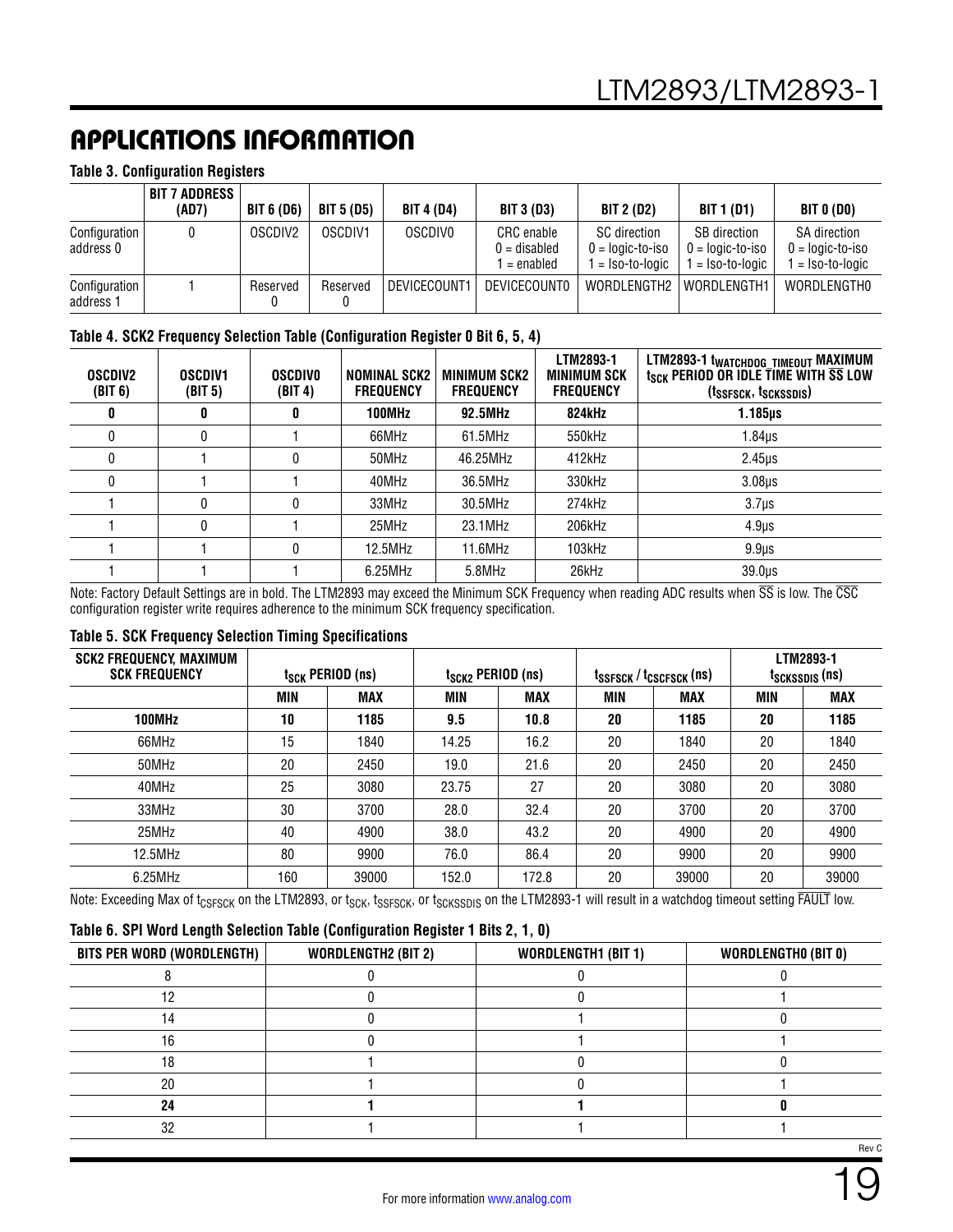| <u>, and it of the file of the company of the company of the file <math>\alpha</math> and the set of the set of the set of the set of the set of the set of the set of the set of the set of the set of the set of the set of the set of the se</u> |            |                             |                             |  |  |  |
|-----------------------------------------------------------------------------------------------------------------------------------------------------------------------------------------------------------------------------------------------------|------------|-----------------------------|-----------------------------|--|--|--|
| <b>NUMBER OF DEVICES</b>                                                                                                                                                                                                                            | WORD COUNT | <b>DEVICECOUNT1 (BIT 4)</b> | <b>DEVICECOUNTO (BIT 3)</b> |  |  |  |
|                                                                                                                                                                                                                                                     |            |                             |                             |  |  |  |
| 3-4                                                                                                                                                                                                                                                 |            |                             |                             |  |  |  |
| 5-6                                                                                                                                                                                                                                                 |            |                             |                             |  |  |  |
| 7-8                                                                                                                                                                                                                                                 |            |                             |                             |  |  |  |

<span id="page-19-0"></span>**Table 7. SPI Device Count or Word Count Selection Table (Configuration Register 1 Bits 4, 3)**

#### **CHAIN CONNECTING ADCs**

Connecting multiple chain-capable ADCs is done with the following guidelines. The ADC must have a chain-capable SDI input. Set the ADC into a chain mode if necessary to enable the passing of data through the SDI input to the SDO output. Connect all the SCK clock signals in parallel with a star configuration from SCK2 to minimize reflections and path delays. Connect the CNV inputs from CNV2 in a similar parallel star configuration. OR all BUSY signals into the BUSY2 and BUSYS inputs. Pair the SDO outputs to take advantage of the MISOA2 and MISOB2 data paths, see [Figure 6](#page-17-0).

In the Configuration Registers, select the appropriate word length and device count. Select the appropriate SCK2 frequency for the chain mode. Some ADCs may require a reduced SCK frequency in chain mode to account for processing the serial data through their ports. Set the device count based on the word count; two chained devices will require the word count to be two.

#### **RF, Magnetic Field Immunity**

The isolator µModule technology used within the LTM2893 has been independently evaluated, and successfully passed the RF and magnetic field immunity testing requirements per European Standard EN 55024, in accordance with the following test standards:

- EN 61000-4-3 Radiated, Radio-Frequency, Electromagnetic Field Immunity
- EN 61000-4-8 Power Frequency Magnetic Field Immunity
- EN 61000-4-9 Pulsed Magnetic Field Immunity

Tests were performed using an un-shielded test card designed per the data sheet PCB layout recommendations. Specific limits per test are detailed in [Table 8.](#page-19-1)

#### **Table 8. Immunity Testing**

<span id="page-19-1"></span>

| TEST                 | <b>FREQUENCY</b> | <b>FIELD STRENGTH</b> |
|----------------------|------------------|-----------------------|
| EN 61000-4-3 Annex D | 80MHz to 1GHz    | 10V/m                 |
|                      | 1.4MHz to 2GHz   | 3V/m                  |
|                      | 2GHz to 2.7GHz   | $1$ V/m               |
| EN 61000-4-8 Level 4 | 50Hz and 60Hz    | 30A/m                 |
| EN 61000-4-8 Level 5 | 60 Hz            | $100A/m*$             |
| EN 61000-4-9 Level 5 | Pulse            | 1000A/m               |
|                      |                  |                       |

\*Non IEC method

#### **PCB Layout**

The high integration of the LTM2393 makes PCB layout very simple. However, to maintain its electrical isolation characteristics and signal integrity, some layout considerations are necessary.

- Do not place copper on the PCB between the inner columns of pads. This area must remain open to withstand the rated isolation voltage.
- The edge rates of the ADC interface signals are between 300ps and 1ns. At these edge rates the routing must be treated as a distributed transmission line for lengths greater than 2cm, (length > t<sub>RISFFALL</sub>  $/(2 \cdot 33.3\sqrt{\epsilon_r})$ . Length is in units of cm and  $t_{RISFFA+1}$  is in units of ps.  $\varepsilon_r$  is the relative dielectric constant of the circuit board material, typically ~4.8. The isolated side pin-out is organized for direct short connection to LTC2328, LTC2338, and LTC2378 ADCs referenced in the [Typical](#page-24-2) [Applications](#page-24-2) section. For longer lengths or branching to multiple devices routing as a transmission line is required.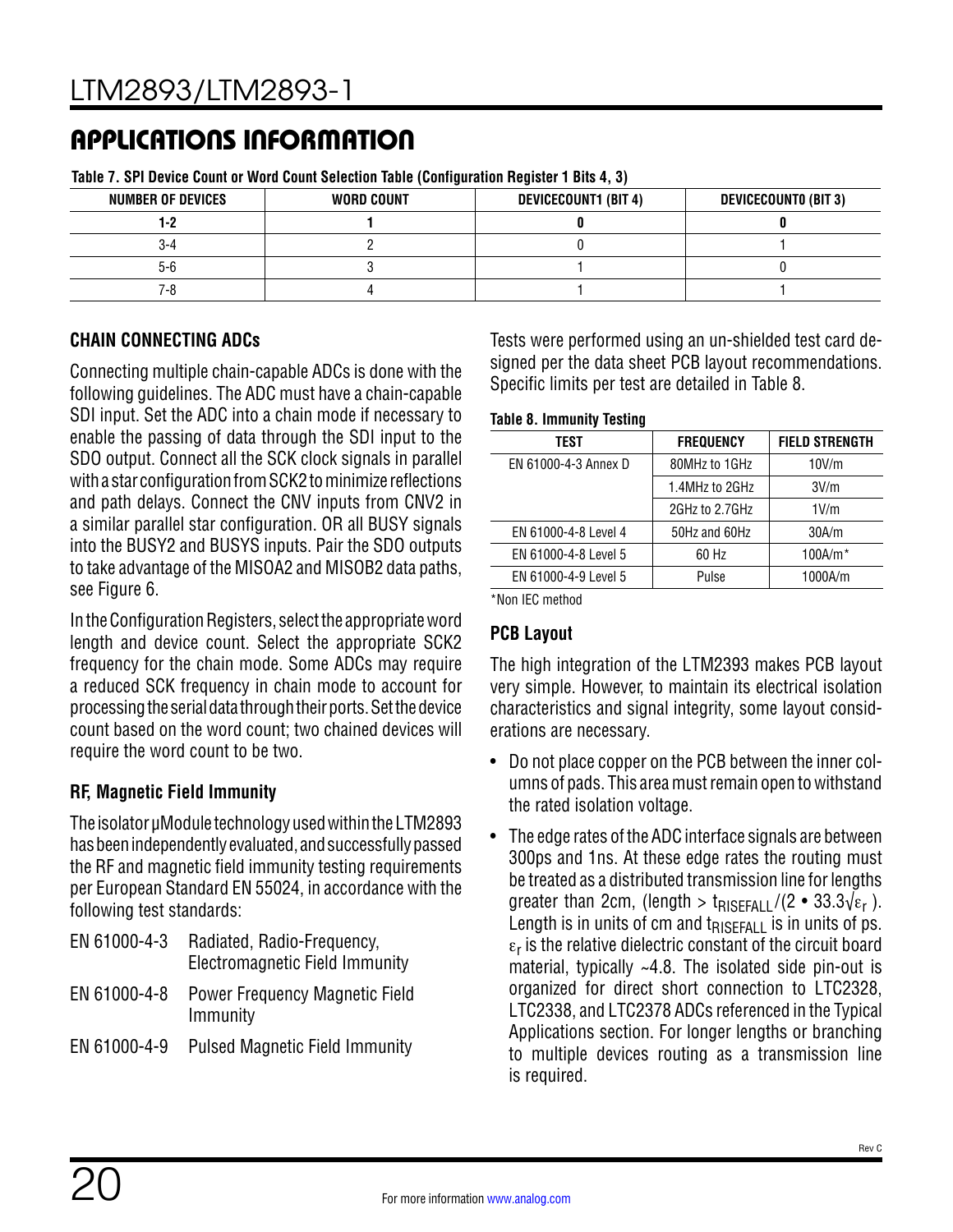### TIMING DIAGRAMS

#### <span id="page-20-1"></span>**SAMPLING RATE**

Achieving a specified sampling rate is the typical goal for systems integrating ADCs. The LTM2893 adds a small amount of overhead to the sampling rate or ADC CYCLE TIME. The selection of the SCK2 frequency and the master SCK frequency will impact the overall time in-between CNVs. The following is a description of each timing characteristic to be calculated to achieve a sampling rate.

- 1.  $t_{DCNV}$ : the delay from CNV to CNV2, maximum of 28ns, is the delay before the ADC receives a conversion start signal.
- 2. t<sub>CNV2toADCstart</sub>: the ADC aperture delay or the CNV to BUSY delay of the ADC.
- 3.  $t_{CNVADC}$ : the conversion time of the ADC, duration of the ADC's BUSY signal.
- 4. t<sub>BUSY2FBUSYF</sub>: LTM2893 delay in buffering the first 2 bits from the ADC.  $t_{\text{BUSY2FBIISYF}} = t_{\text{BUSY2FSS2F}} +$  $t_{SS2FSCK2}$  + 1 •  $t_{SCK2}$ .  $t_{SS2FSCK2}$  is 3 •  $t_{SCK2}$  when SCK2 frequency = 100MHz or 66MHz,  $2 \cdot t_{SCK2}$  when SCK2 frequency = 50MHz to 25MHz, or 1  $\cdot$  t<sub>SCK2</sub> when SCK2 frequency is 12.5MHz or 6.25MHz.
- 5. t<sub>BUSYESCKB</sub>: time between the master response to BUSY falling and the first SCK rising edge. If  $\overline{SS}$  is always low reference [Table 2](#page-15-0) or [Equation 1.](#page-14-1) If  $\overline{SS}$  is used, reference the timing in [Table 2](#page-15-0) or [Equation 1](#page-14-1) for BUSY falling to the SCK rising edge with the additional requirement that a minimum time from  $\overline{SS}$  falling to SCK rising, tssesck, is maintained.
- 6. t<sub>DATARFAD</sub>: ((WORD COUNT WORDLENGTH)-1)/(SCK frequency) is the time for the master to read the data from the SPI port.
- 7. t<sub>SCKSSDIS</sub>: delay from last SCK rising edge to the release of SS, minimum of 20ns.
- 8.  $t_{\text{CRC}}$ : Ons if CRCENA = 0, 225ns if CRCENA=1.
- 9.  $t_{\text{OIIET}}$ : space between the SS rising edge and the next CNV rising edge, minimum of 20ns.

The minimum sampling time is the sum of these timing characteristics for a selected SCK2 frequency and a master SCK frequency. The following equation defines this minimum sample time (2893ADC CYCLE TIME<sub>MIN</sub>), assuming SCK frequency  $\leq$  SCK2 frequency. Figure 9 shows the relationship of these parameters to a conversion cycle.

2893ADC CYCLE TIME $_{\text{MIN}}$  = t<sub>DCNV</sub> + t<sub>CNV2toADCstart</sub> + t<sub>C</sub>- $N$ VADC +  $t$ BUSY2FBUSYF +  $t$ BUSYFSCKR +  $t$ DATAREAD +  $t$ SCKSSDIS  $+$  t<sub>CRC</sub>  $+$  t<sub>QUIFT</sub>

#### **LOGIC INTERFACE**

The LTM2893 logic side interface is similar to an ADC that has a conversion start and busy control signals. [Figure 9](#page-21-0) shows the interaction of control signals CNV, BUSY, and the SPI serial interface. The CNV transition starts the process and BUSY responds to indicate the ADC is converting a result and masking the propagation delay of signals processed through the isolation barrier. The BUSY signal is up to 95ns longer than the ADC's BUSY signal (when SCK2



<span id="page-20-0"></span>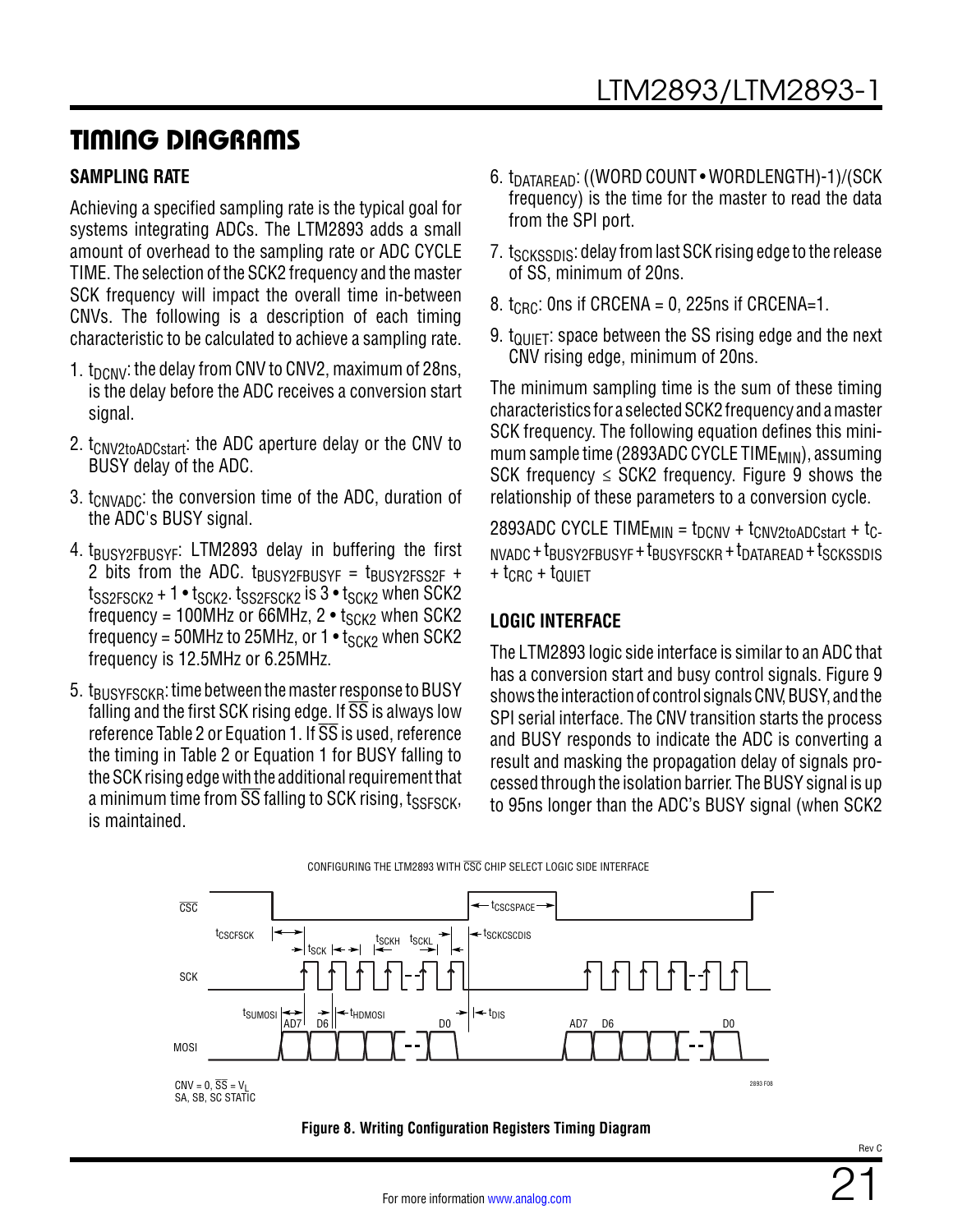# TIMING DIAGRAMS

frequency = 100MHz) to mask the propagation delay of the CNV signal to the isolated ADC and the return of the first two bits in the SPI result. Once the LTM2893 has received the first two bits from the ADC and stored them in the logic side serial buffer, the BUSY signal goes low indicating the data is ready for reading. The  $\overline{SS}$  input is driven low by the host controller to enable the SPI serial interface. The MSB of the ADC result is set on the MISOA and MISOB pins. MISOA output results correspond to the data read into the MISOA2 isolated input, MISOB output result corresponds to the data read into the MISOB2 isolated input. MISOA and MISOB will contain two independent serial output streams of the specified WORDLENGTH. After the MSB of the MISOA and MISOB data is available the host controller can clock the SCK signal the specified number of times to read in the full ADC result or pair of results. The host must release the  $\overline{SS}$  signal shortly after the final SCK. The fault monitor counts the time between SS transitions and SCK rising edges for stall conditions. Connect a resistor from MISOB to GND and connect MISOB2 to GND2 if the second SPI data path is not used.

The LTM2893 uses the  $\overline{SS}$  signal as a framing signal around the data transfer of the SPI data. However, the SS signal can be held low continuously if only one or one pair of simultaneously sampled ADCs exists on the isolated side and the logic side SPI bus is not shared by other peripherals. In the event that a fault occurs the  $\overline{\text{SS}}$ signal must be driven high to allow the FAULT flag to be cleared on the next transaction.

#### **ISOLATED INTERFACE LTM2893**

The LTM2893 autonomously interacts with the isolated ADC when a CNV is initiated. The isolated side CNV2 is asserted to the ADC and the LTM2893 watches for a rising edge on BUSY2 and BUSYS. After the BUSY2 or BUSYS goes high and then low, the isolated side of the LTM2893 will begin reading the ADC. During the SPI read, both MISOA2 and MISOB2 are captured in parallel using the same SCK and  $\overline{SS}$  signal. If a single ADC is used with one MISOA2 connection, connect MISOB2 to GND2. Once the SPI transaction is complete the LTM2893 is ready for an additional conversion request on CNV.



#### <span id="page-21-0"></span>**Figure 9. Logic Side Interface of ADC**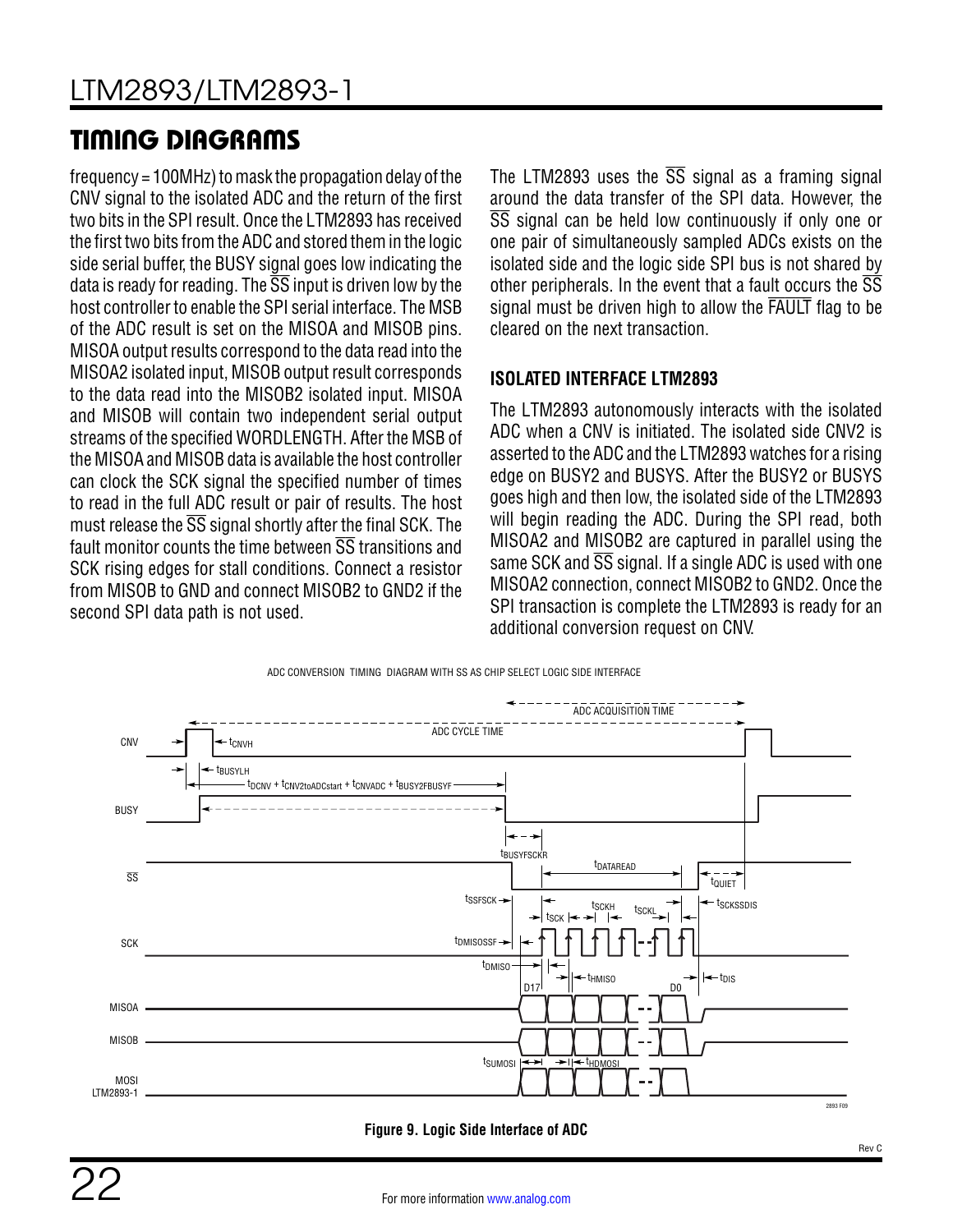### TIMING DIAGRAMS

The  $\overline{SS2}$  signal is not necessary on all ADC parts. The  $\overline{SS2}$ signal can be left unconnected if the interfaced ADC does not require a chip select.

The period of time referenced as  $t_{\text{OIIIFT2}}$  is the acquisition quiet time allocated to the connected ADC.  $t_{\text{QUIET2}}$  is a minimum of  $t_{\text{BUSY2FBUSYF}} + t_{\text{QUIET}}$ , the additional delay is added by delaying the next CNV rising edge from the last rising edge of  $\overline{\text{SS}}$  or SCK. t<sub>SCK2SSDIS</sub> is approximately 1.5/SCK2.

The default SCK2 frequency is 100MHz; configure the SCK2 frequency to match the requirements of the ADC. The range of variations in the SCK2 period are detailed in [Table 5](#page-18-0). The temperature dependence of the SCK2 Frequency is shown in the [Typical Performance Characteristics](#page-5-0) section's SCK2 Frequency Variation vs Temperature plot. For example, using the limits from [Table 5](#page-18-0), an H-grade part configured for SCK2 = 50MHz may operate from 46.25 to 52.65MHz over the entire temperature range

#### **ISOLATED INTERFACE WITH READ AND WRITE USING THE LTM2893-1**

The LTM2893-1 isolated side operates ahead of the logic side when reading data from the ADC. In order to write data to the ADC a second SPI transaction is initiated after the full logic side SPI word has been received from MOSI. The logic side sees one write/read SPI transaction and the isolated side sees two transactions, a read and then a write. The second SPI transaction on the isolated side incurs a time penalty and requires flexibility on the part of the ADC. [Figure 11](#page-23-2) demonstrates the signal patterns that the ADC will see when written. The first SPI transaction reads the ADC results on MISOA2 and MISOB2 while MOSI2 is '0' and then clears the SS2 signal. A second SPI transaction occurs, after the write data is received, in which the MOSI2 data is written to the ADC. The ADC cycle time must be extended by the master controlling device to accommodate the additional SPI write.

To calculate the time to the next CNV rising edge for the LTM2893-1:



**Figure 10. Isolated Side Interface for an ADC Conversion**

Rev C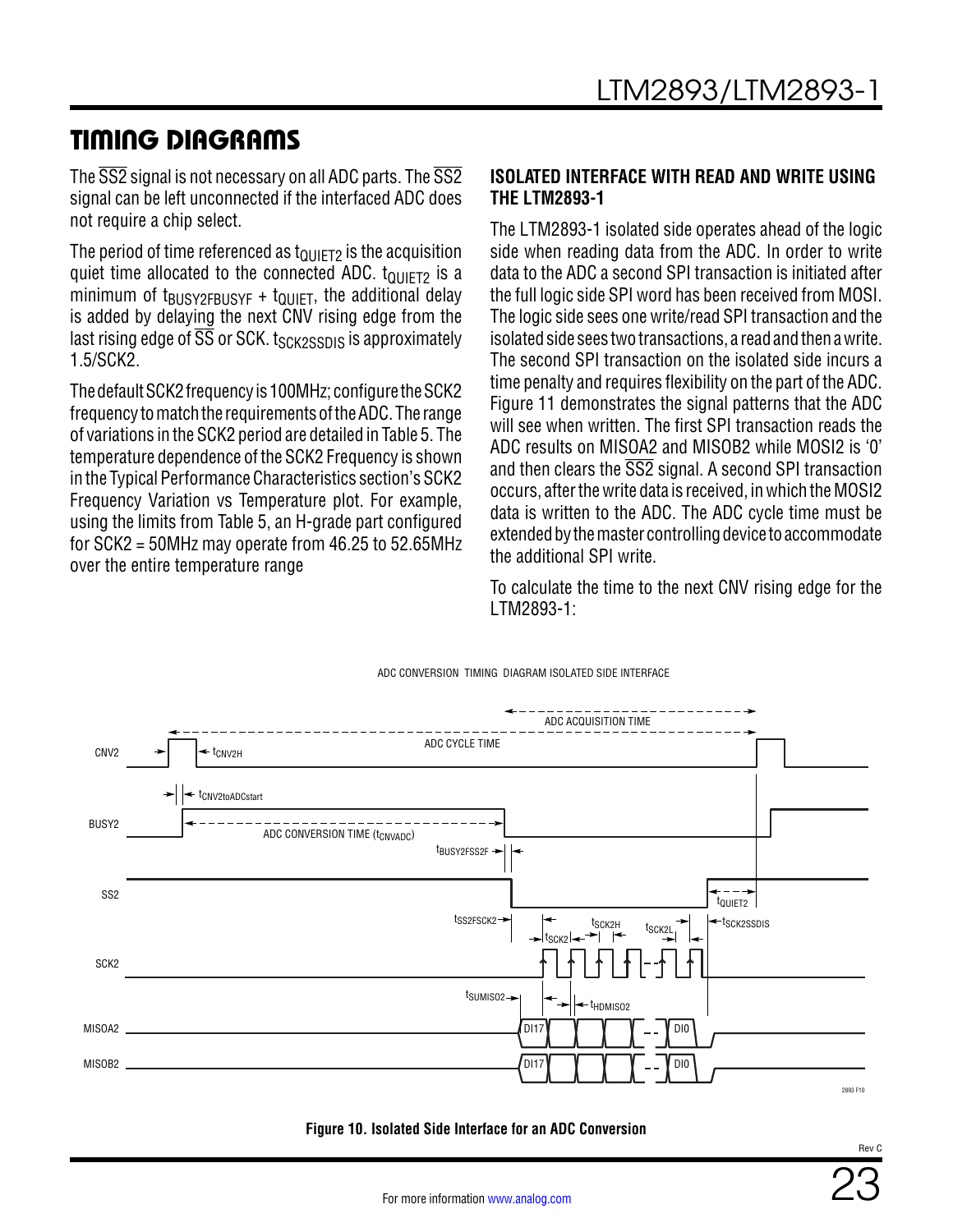# LTM2893/LTM2893-1

### TIMING DIAGRAMS

28931ADC CYCLE TIME $_{MIN}$  =  $t_{DCNV}$  +  $t_{CNV2toADCstart}$ + tCNVADC + tBUSY2FBUSYF + tBUSYFSCKR + tDATAREAD + tSCKSSDIS + tCRC + tQUIET + tADDISODELAY.

where:

If wordcount =1:

 $t_{\text{ADDISODELAY}} = (2 + \text{WORDLENGTH}) \cdot t_{\text{SCK2}}$ 

If wordcount  $\geq 2$ :

 $t_{ADDISODFIAY} = 2 \cdot (2 + WORDLENGTH) \cdot t_{SCK2}$ 

See the [Sampling Rate](#page-20-1) section for the definition of the other timing parameters.

#### <span id="page-23-0"></span>**SAFE REGIONS OF THE SELECT ENABLE SIGNALS**

The select enable signals SA, SB, and SC must be limited in use to transition in a fixed set of safe regions. Transitions within the collision regions may cause data loss or timing loss to important conversion or result information.

If the SA2, SB2, or SC2 are configured as inputs, do not change 150ns prior to the  $\overline{SS2}$  signal falling. The  $\overline{SS2}$ signal fall is triggered by BUSY2 or BUSYS falling. If one of these signals changes in this collision region, the SPI process will be corrupted.







<span id="page-23-2"></span><span id="page-23-1"></span>**Figure 12. Select Signals Safe Transition Regions**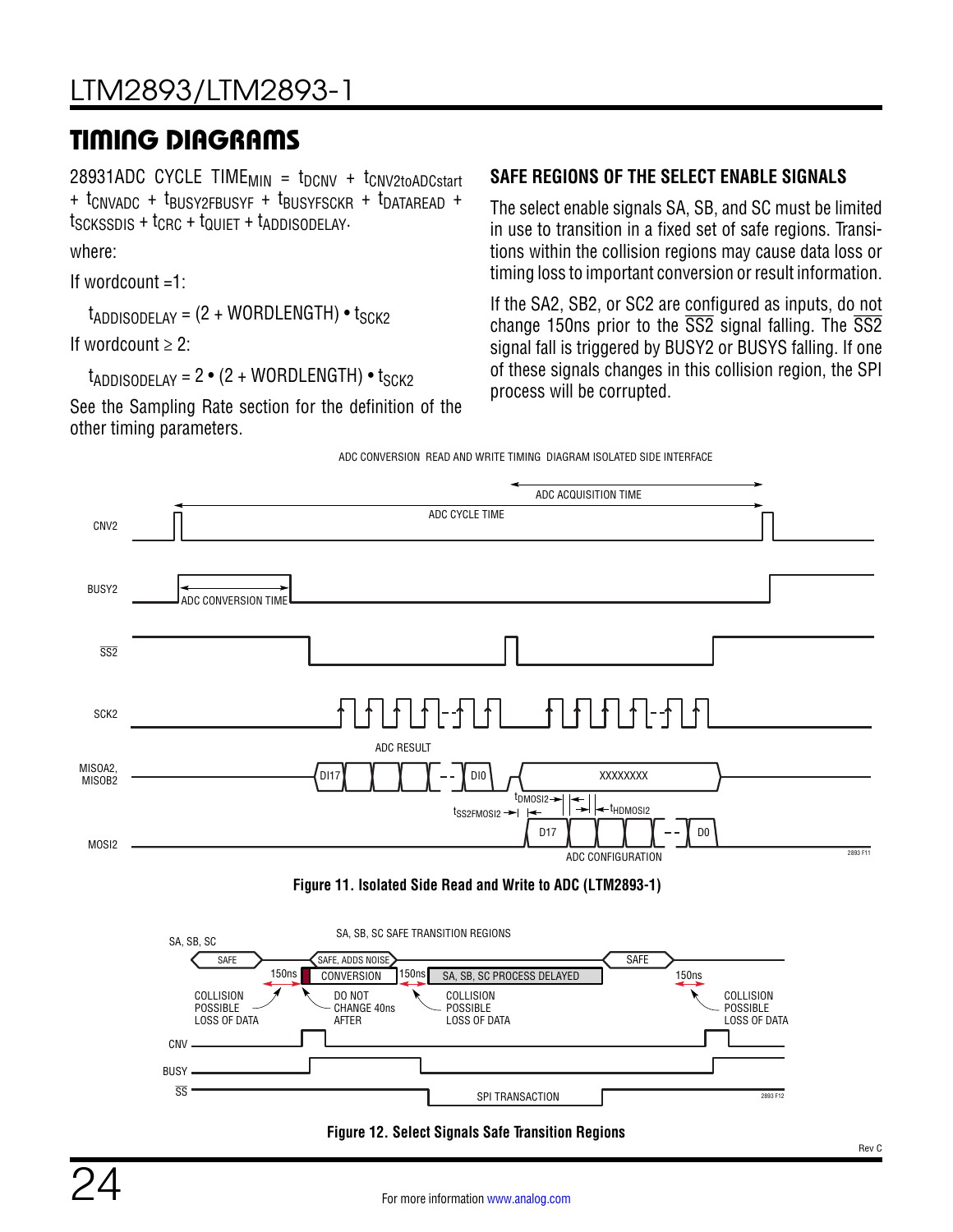<span id="page-24-2"></span>

<span id="page-24-1"></span>**Figure 13. Isolated 1Msps LTC2338-18 Fully Differential ±10V Input Range, with ADC Sleep Disabled (CNV2 = BUSYS)**



<span id="page-24-0"></span>**Figure 14. Isolated 1Msps LTC2378-18 Single-Ended 0V to 5V Input (BUSYS = GND2)**

Rev C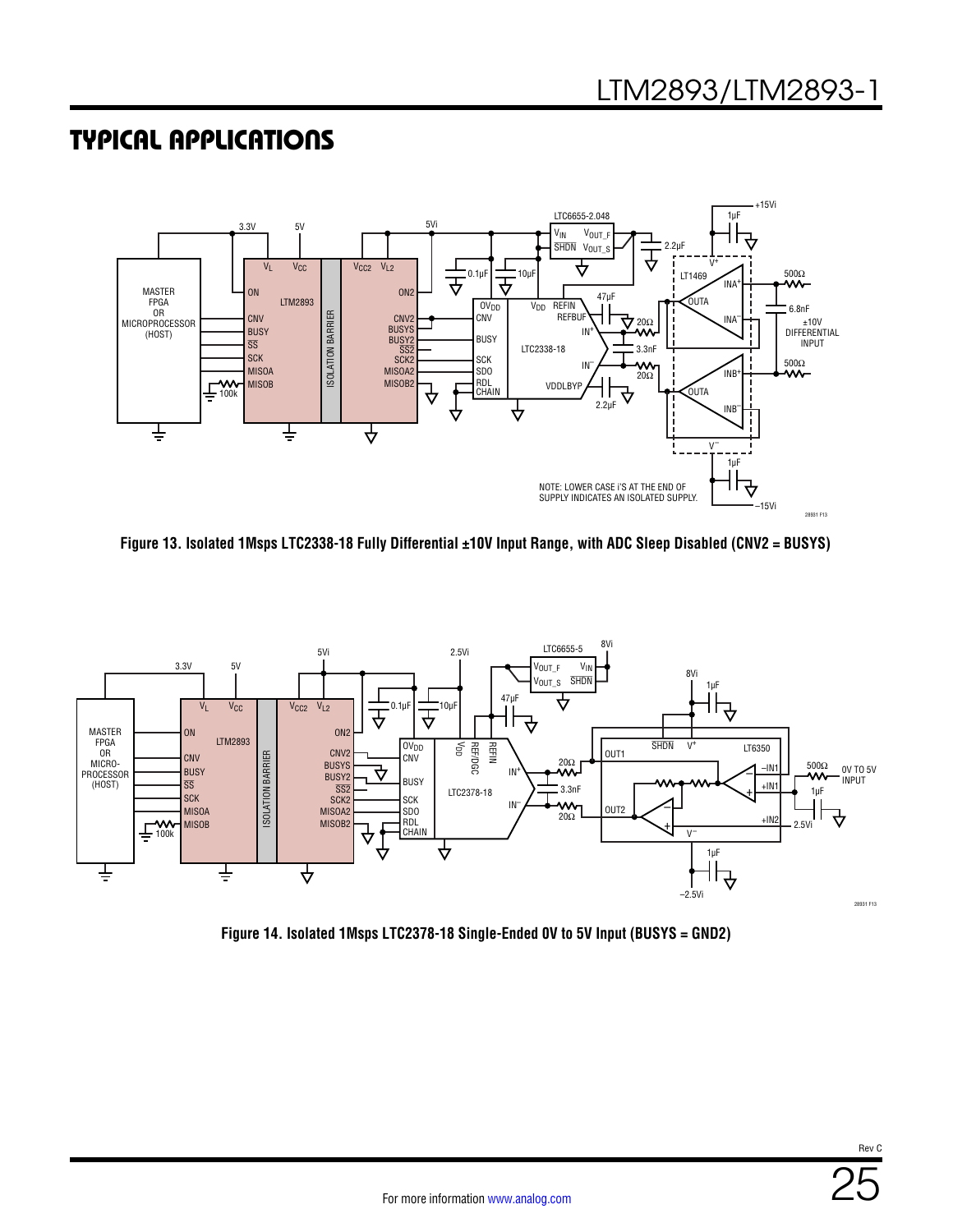

<span id="page-25-0"></span>**Figure 15. Isolated 2Msps LTC2314-14 0V to 4.096V Input Range, ADC Without a CNV or BUSY, LTC2314 CS Is Synchronized to Low Jitter CNV2**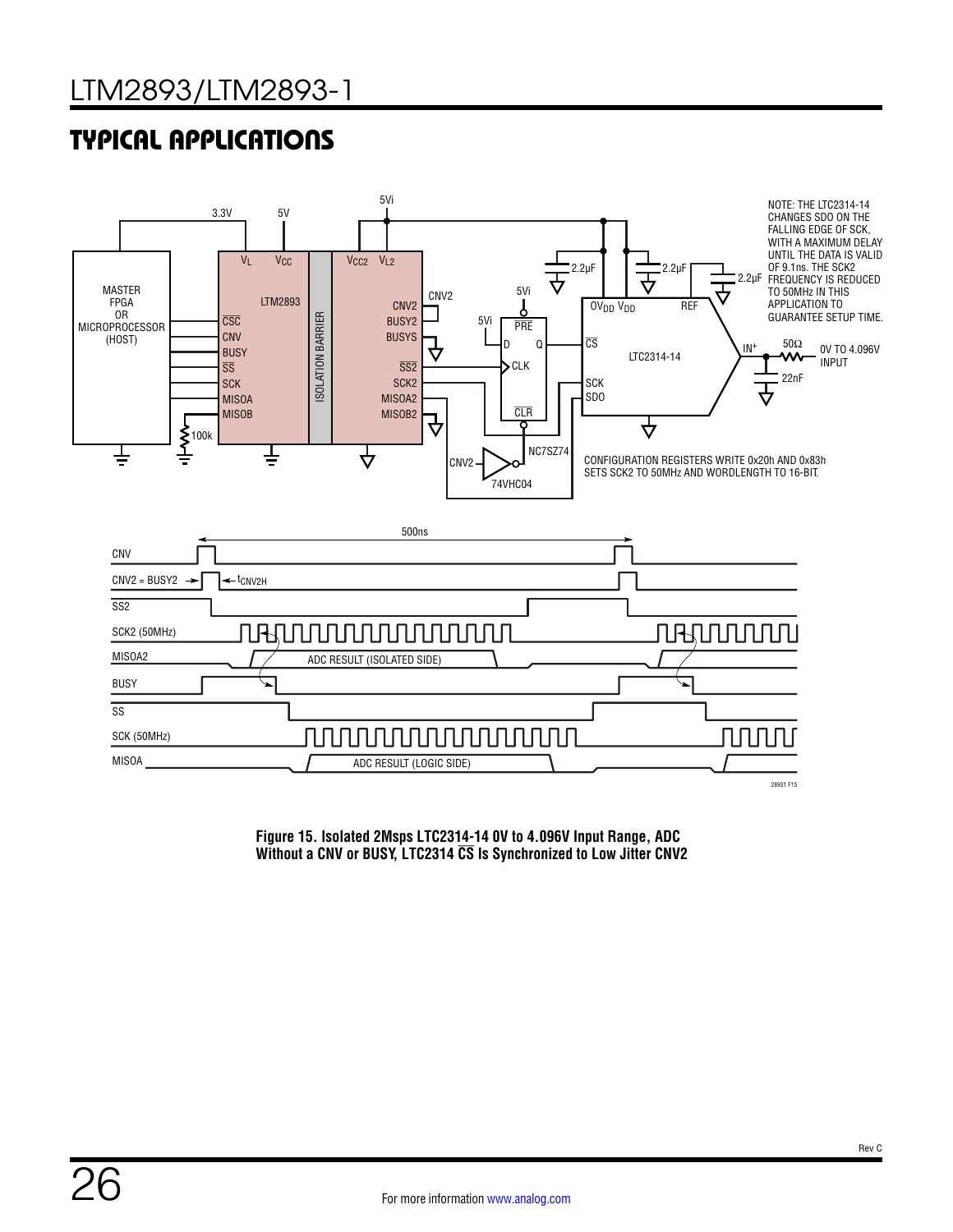![](_page_26_Figure_2.jpeg)

ISOLATED POWER PATH WITH THE LT3439

<span id="page-26-0"></span>**Figure 16. Startup Sequence with a Voltage Supervisor Enabling Isolated Side Including Isolated Power Solution**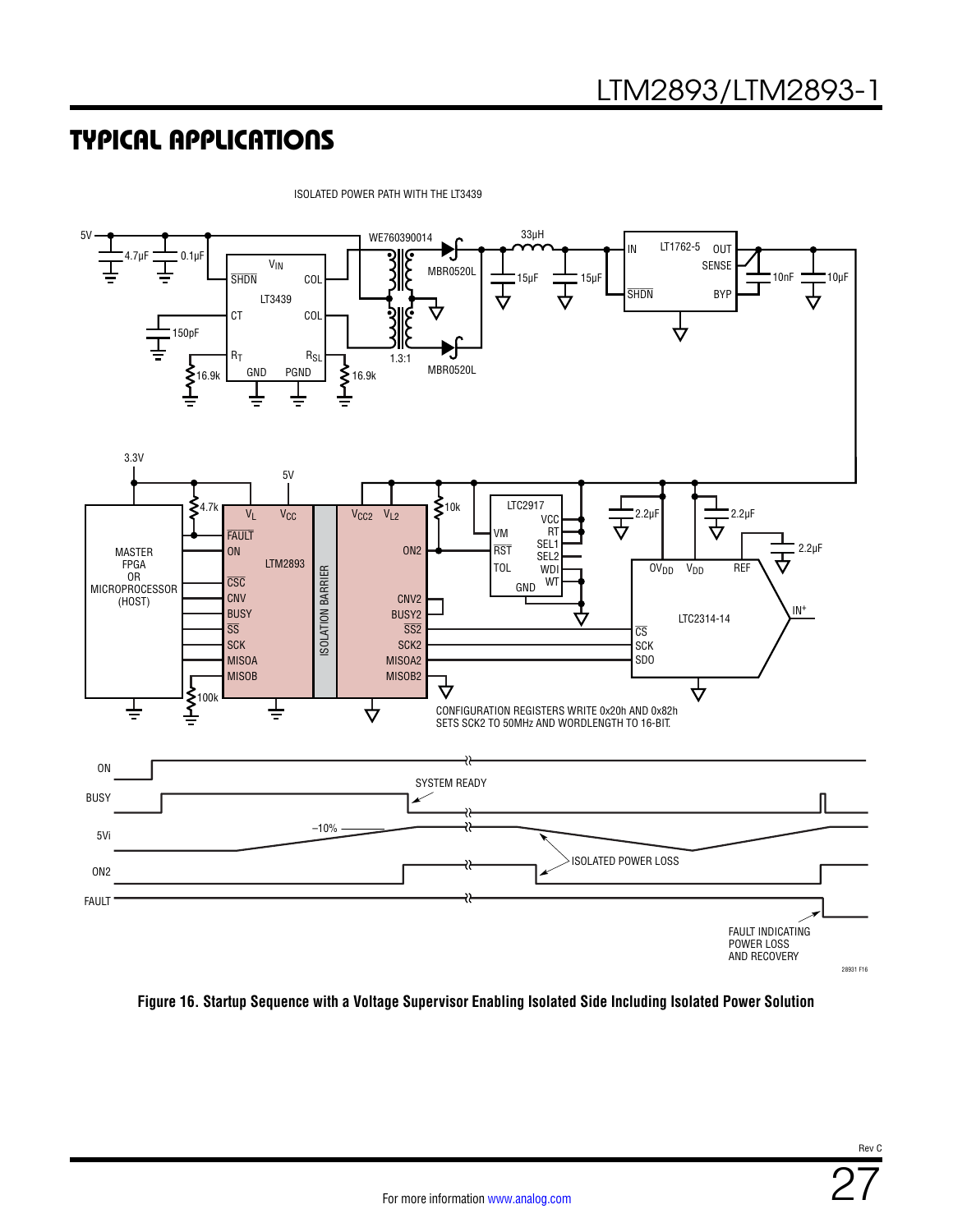![](_page_27_Figure_2.jpeg)

**Figure 17. LTM2893 with LTC2440 Delta Sigma ADC**

![](_page_27_Figure_4.jpeg)

<span id="page-27-0"></span>**Figure 18. Use of SA, SB, SC Pins for Multiplexing Analog Inputs to ADC**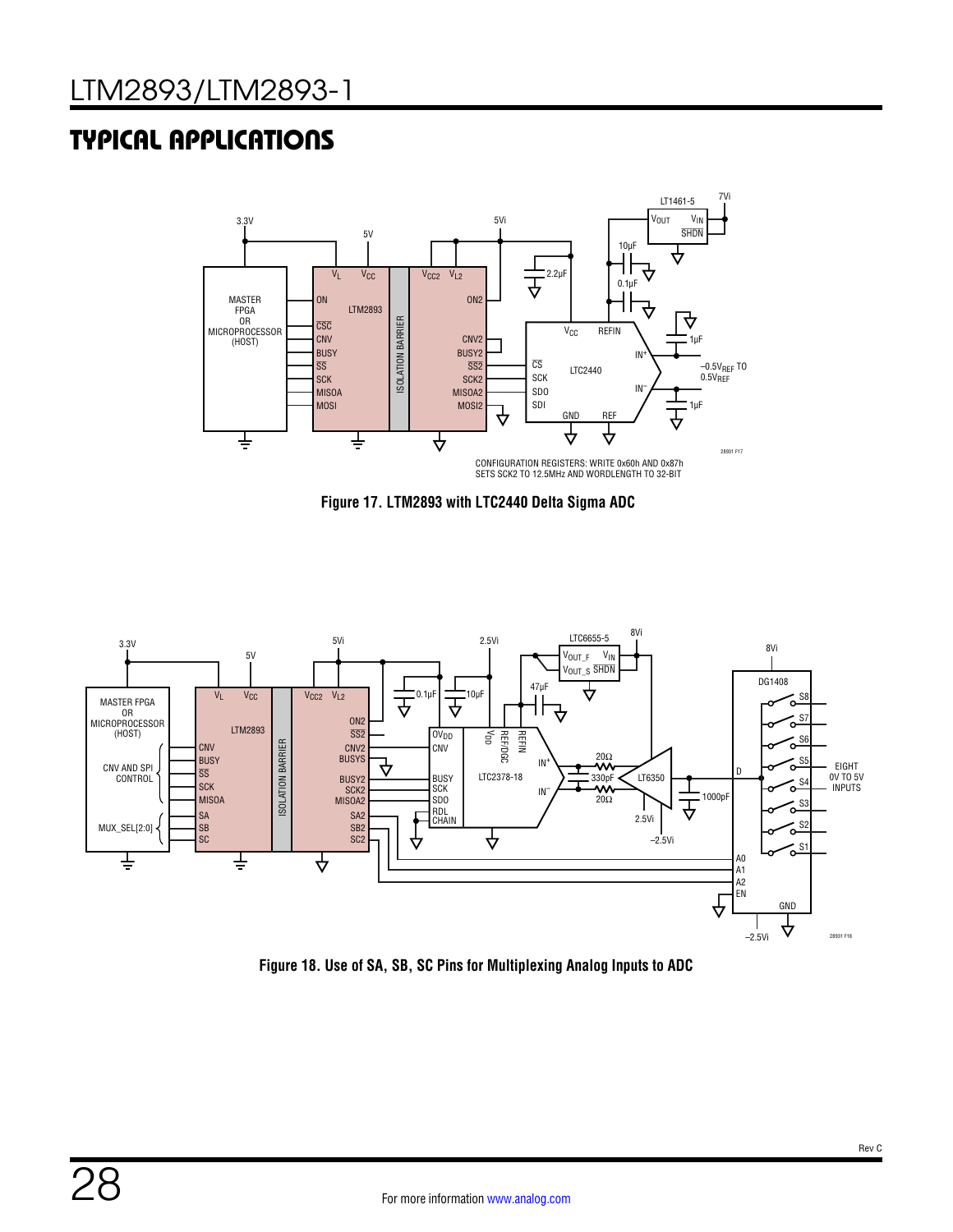![](_page_28_Figure_2.jpeg)

**Figure 19. LTM2893-1 with SoftSpan™ Configurable LTC2348-18 8-Channel Simultaneous Sampling ADC**

Rev C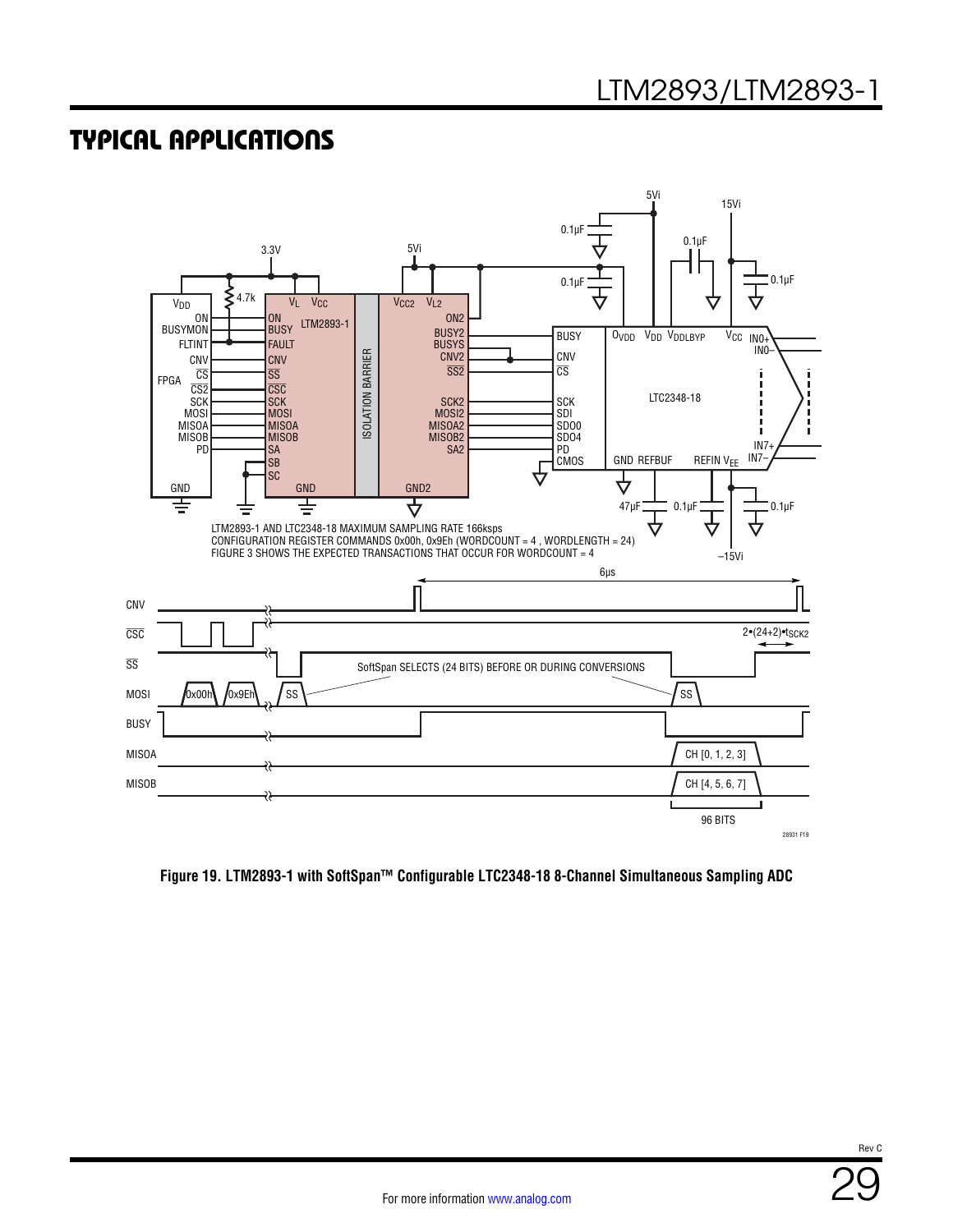### PACKAGE DESCRIPTION

![](_page_29_Figure_2.jpeg)

![](_page_29_Figure_3.jpeg)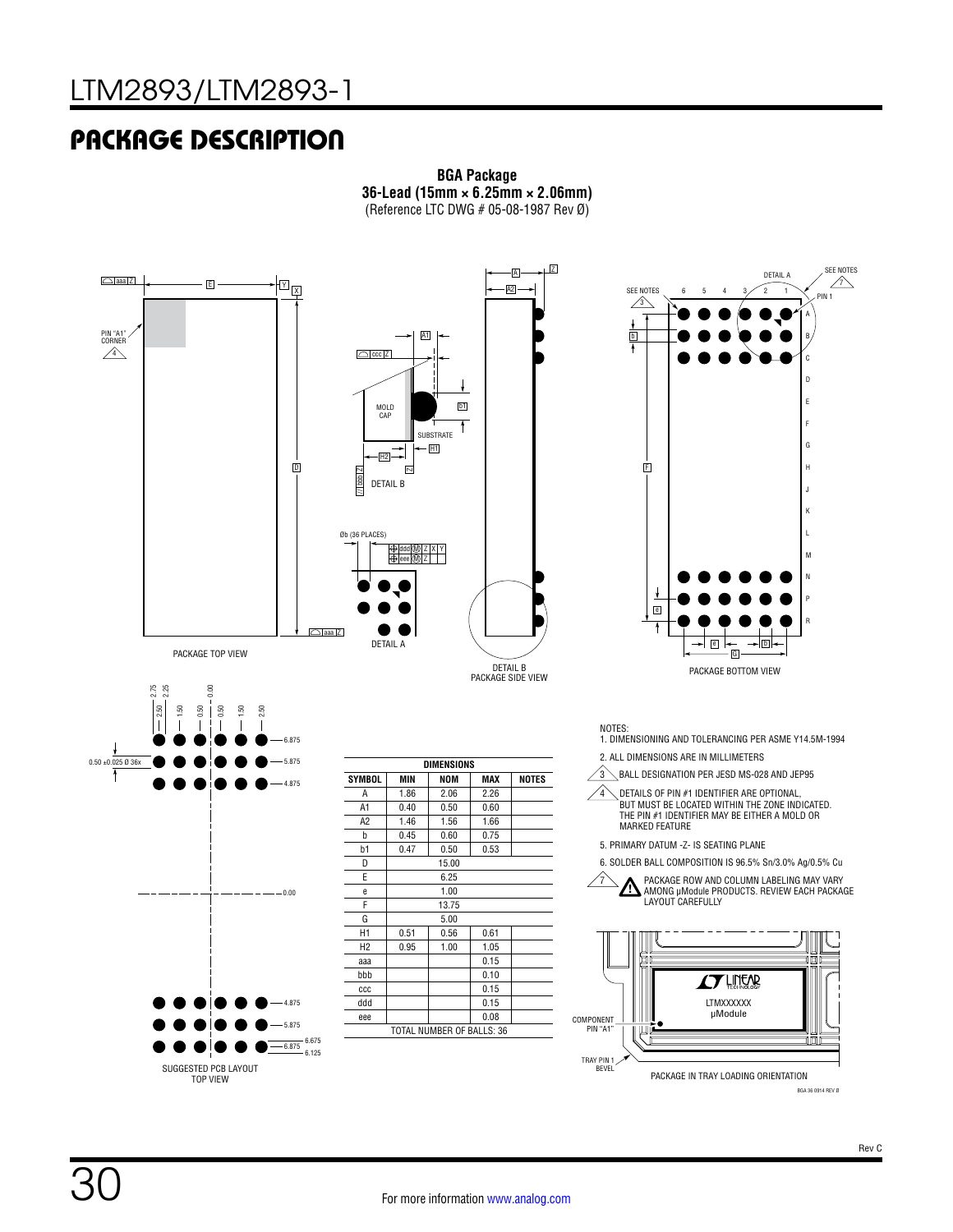### REVISION HISTORY

| <b>REV</b> | <b>DATE</b> | <b>DESCRIPTION</b>                                                                                                                                   | <b>PAGE NUMBER</b> |
|------------|-------------|------------------------------------------------------------------------------------------------------------------------------------------------------|--------------------|
| A          | 03/17       | Corrected V <sub>CC2</sub> pin number on Block Diagram                                                                                               | 10                 |
|            |             | Corrected SCK and t <sub>BUSYFSCKR</sub> formulas                                                                                                    | 15                 |
|            |             | Correction to Table 2. BUSY Fall to SCK Rising Delay Required for Major Word Boundaries to Operate at Maximum<br>SCK Under Worst Case SCK2 Tolerance | 16                 |
|            |             | Correction to Table 4. SCK2 Frequency Selection                                                                                                      | 19                 |
|            |             | Multiple corrections to Table 5. SCK Frequency Selection Timing Specifications                                                                       | 19                 |
|            |             | Corrections to multiple sampling rate parameters (t <sub>BUSY2FBUSYF</sub> , t <sub>BUSYFSCKR</sub> , t <sub>DATAREAD</sub> )                        | 21                 |
| R          | 05/17       | Revised $\overline{SS}$ pin description                                                                                                              | 8                  |
|            |             | Revised SCK2 frequency range calculation for H-grade                                                                                                 | 23                 |
|            |             | Revised tADC_CYCLE_TIME_MIN equation                                                                                                                 | 24                 |
| C          | 02/18       | Added UL/CSA Certifications                                                                                                                          | 1, 5               |